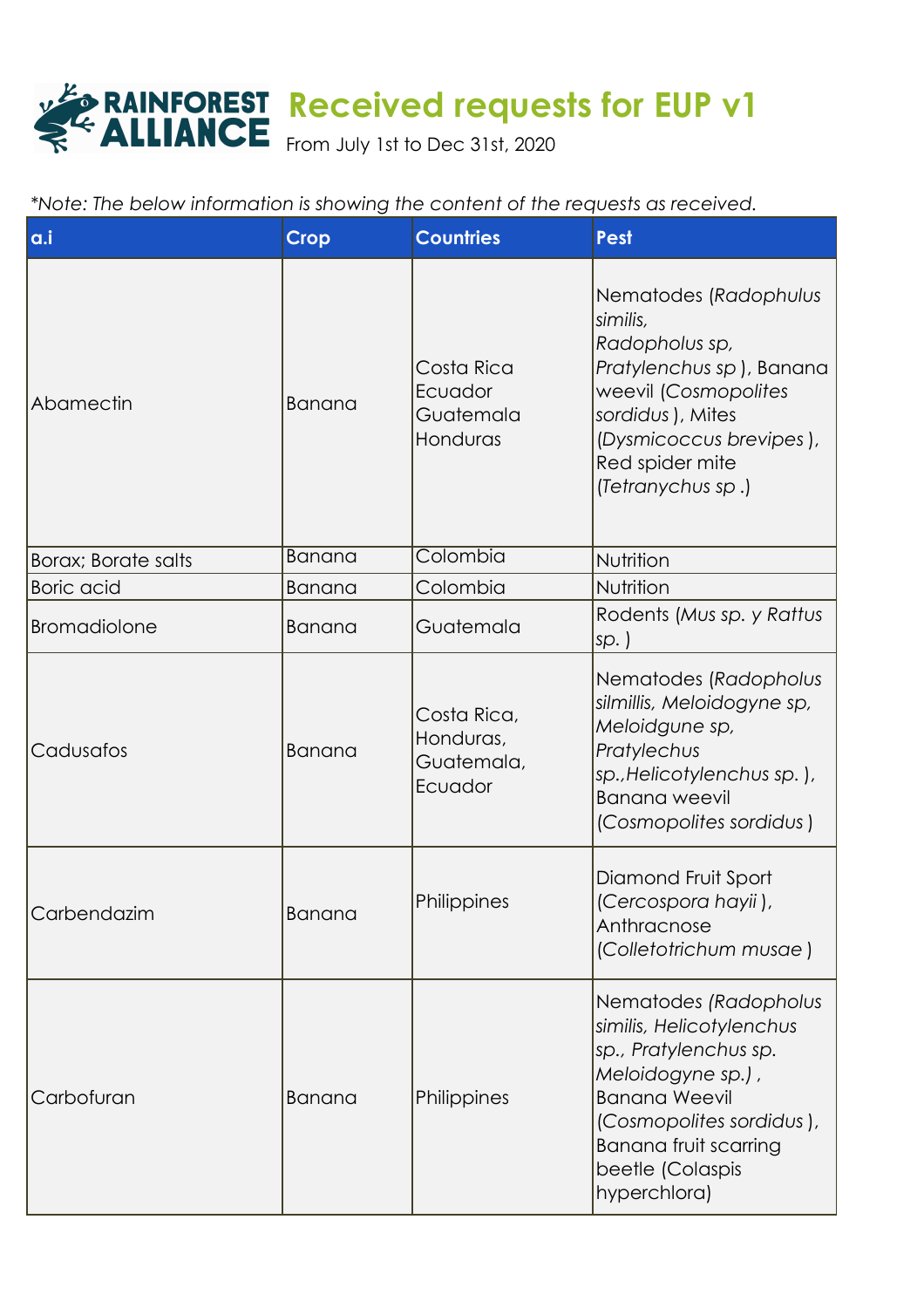| a.i                 | <b>Crop</b> | <b>Countries</b>                                                            | <b>Pest</b>                                                                                                                                                                                                                                                                                                                                                                                                                                                                                                                                                                                                                                                      |  |
|---------------------|-------------|-----------------------------------------------------------------------------|------------------------------------------------------------------------------------------------------------------------------------------------------------------------------------------------------------------------------------------------------------------------------------------------------------------------------------------------------------------------------------------------------------------------------------------------------------------------------------------------------------------------------------------------------------------------------------------------------------------------------------------------------------------|--|
| Chlorothalonil      | Banana      | Ecuador, Costa<br>Rica, Philippines,<br>Honduras,<br>Guatemala,<br>Colombia | <b>Black Sigatoka</b><br>(Mycosphaerella fijiensis),<br>Yellow Sigatoka<br>(Mycosphaerella<br>musicola), Banana<br>Freckle (Phyllosticta<br>musarum)                                                                                                                                                                                                                                                                                                                                                                                                                                                                                                             |  |
| Chlorpyrifos        | Banana      | Philippines, Costa<br>Rica, Honduras,<br>Guatemala,<br>Ecuador,<br>Colombia | Mealybug (Dysmicoccus<br>brevipes, Pseudococcus<br>elisae, Pseudococcus sp,<br>Ferrista sp), Dysmicoccus<br>sp, Scale insects<br>(Aspidiotus destructor,<br>Diaspis boisduvalii), Thrips<br>(Thrips florum,<br>Franckliniella spp,<br>Chaetanaphothrips<br>signipennis), Banana fruit<br>scarring beetle (Colaspis<br>hyperchlora, Colaspis<br>spp), Aphids (Pentalonia<br>sp, Pentatonia<br>nigronervosa), Ants<br>(Formicidae), Wasps<br>(Osarema costaricensis),<br>Worm (Pyroderces rileyi),<br><b>Black Sigatoka</b><br>(Mycosphaerella fijiensis),<br>Yellow Sigatoka<br>(Micosphaerella<br>musicola), Banana<br><b>Weevil (Cosmopolites</b><br>sordidus), |  |
| Chlorpyrifos-methyl | Banana      | Guatemala,<br>Honduras, Costa<br>Rica                                       | Mealybugs<br>(Pseudococcus elisae)<br>Scale (Aspidiotus<br>destructor, Diaspis<br>boisduvalii), Aphids<br>(Pentalonia sp)                                                                                                                                                                                                                                                                                                                                                                                                                                                                                                                                        |  |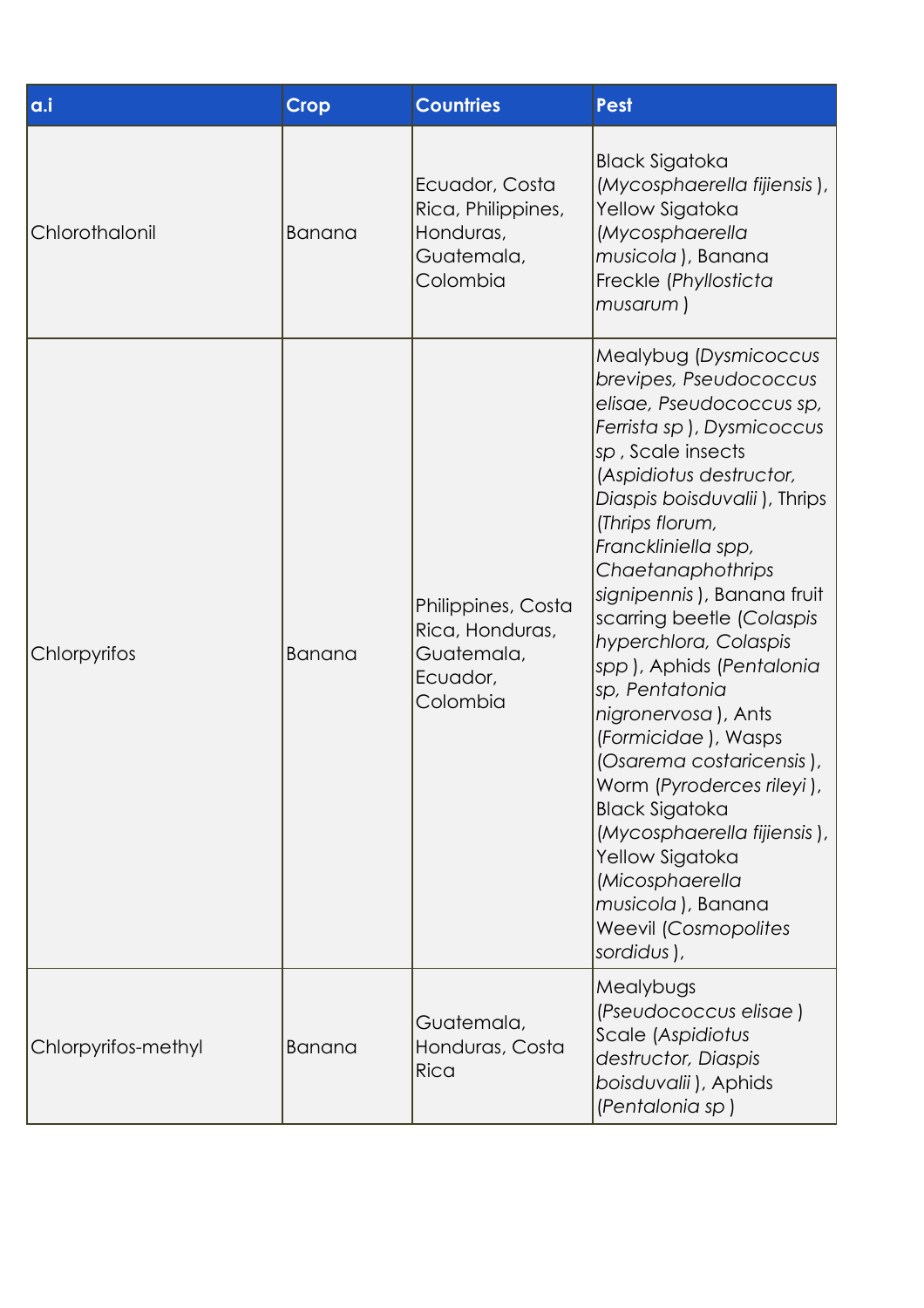| a.i           | <b>Crop</b> | <b>Countries</b>                                                                                      | <b>Pest</b>                                                                                                                                                                                                                                                                                                                                                               |
|---------------|-------------|-------------------------------------------------------------------------------------------------------|---------------------------------------------------------------------------------------------------------------------------------------------------------------------------------------------------------------------------------------------------------------------------------------------------------------------------------------------------------------------------|
| Epoxiconazole | Banana      | Ecuador, Costa<br>Rica, Philippines,<br>Guatemala,<br>Honduras,<br>Colombia, Ivory<br>Coast, Cameroon | <b>Black Sigatoka</b><br>(Mycosphaerella fijiensis),<br>Yellow Sigatoka<br>(Micosphaerella<br>musicola)                                                                                                                                                                                                                                                                   |
| Ethoprophos   | Banana      | Costa Rica,<br>Honduras,<br>Guatemala,<br>Ecuador                                                     | Nematodes (Radopholus<br>silmillis, Meloidogyne sp,<br>Meloidgune sp,<br>Pratylechus<br>sp, Helicotylenchus sp.),<br><b>Banana Weevil</b><br>(Cosmopolites sordidus),<br>Weeds (Rottboellia<br>cochinchinensis,<br>Commelina diffusa,<br>Bidens pilosa, Peperomia<br>pellucida, Echinochloa<br>colonum, Pityrogramma<br>calomelanos, Eleusine<br>indica, Cyperus Iuzulae) |
| Fenamiphos    | Banana      | Costa Rica                                                                                            | Nematodes (Radopholus<br>silmillis, Meloidogyne sp,<br>Meloidgune sp,<br>Pratylechus<br>sp, Helicotylenchus sp.<br>Rotylenchulus sp ),<br><b>Banana Weevil</b><br>(Cosmopolites sordidus)                                                                                                                                                                                 |
| Flocoumafen   | Banana      | Guatemala,<br>Honduras, Costa<br>Rica                                                                 | Rodents (Mus sp. y Rattus<br>sp.)                                                                                                                                                                                                                                                                                                                                         |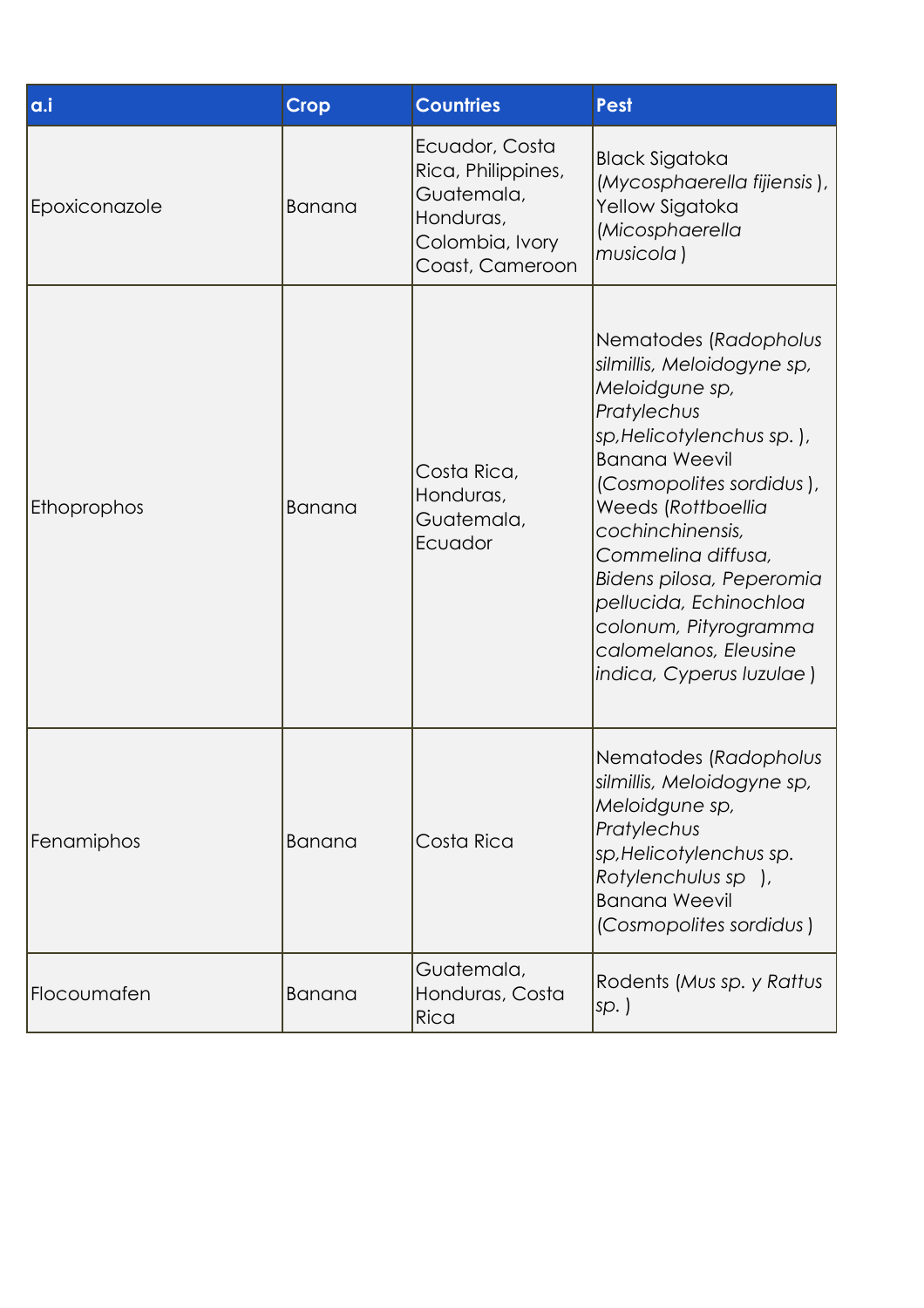| a.i                  | <b>Crop</b>   | <b>Countries</b>                                                                            | <b>Pest</b>                                                                                                                                                                                                                                                                                                                                                                                                                                                                                                                                                                                                                                                                  |
|----------------------|---------------|---------------------------------------------------------------------------------------------|------------------------------------------------------------------------------------------------------------------------------------------------------------------------------------------------------------------------------------------------------------------------------------------------------------------------------------------------------------------------------------------------------------------------------------------------------------------------------------------------------------------------------------------------------------------------------------------------------------------------------------------------------------------------------|
| Glufosinate-ammonium | Banana        | Ecuador, Costa<br>Rica, Guatemala,<br>Ivory Coast,<br>Cameroon                              | <b>Weeds (Cyperus rotundus</b><br>Eleusine indica<br>Singonium sp. Ipomoea<br>sp, Amaranthus sp,<br>Pityrogramma<br>calomelanos, Borreria sp,<br>Mitracarpus sp, Pueraria<br>phaseoipides, Blechum<br>sp, Commelina sp,<br>Commelina diffusa,<br>Ageratum conyzoides,<br>Galinsoga ciliata, Bidens<br>pilosa, Cissus sicyodes,<br>Colombia, Ghana, Macohadyena ungis-<br>cati, Momordica<br>charantia, Phyllantus<br>ninury, Eleusine indica,<br>Echinochloa sp,<br>Echinochloa colonum,<br>Rottboellia exaltata,<br>Rottboellia<br>cochinchinensis,<br>Leptochloa filiformis,<br>Paspalum sp, Paspalum<br>conjugatum, Cynodon<br>dactylon, Pteridium<br>aquilinum Singonium |
| Imidacloprid         | <b>Banana</b> | Costa Rica,<br>Honduras,<br>Guatemala,<br>Ecuador, Ivory<br>Coast, Cameroon,<br>Philippines | <b>Banana Weevils</b><br>(Cosmopolites sordidus)<br>Mealybugs<br>(Pseudococcus elisae)<br>Scales (Aspidiotus<br>destructor)<br>Aphids (Diaspis<br><i>boisduvalii</i><br>Pentalonia sp), Bergkaree<br>(Leptodictya sp), Banana<br>flower thrips (Thrips<br>florum)                                                                                                                                                                                                                                                                                                                                                                                                            |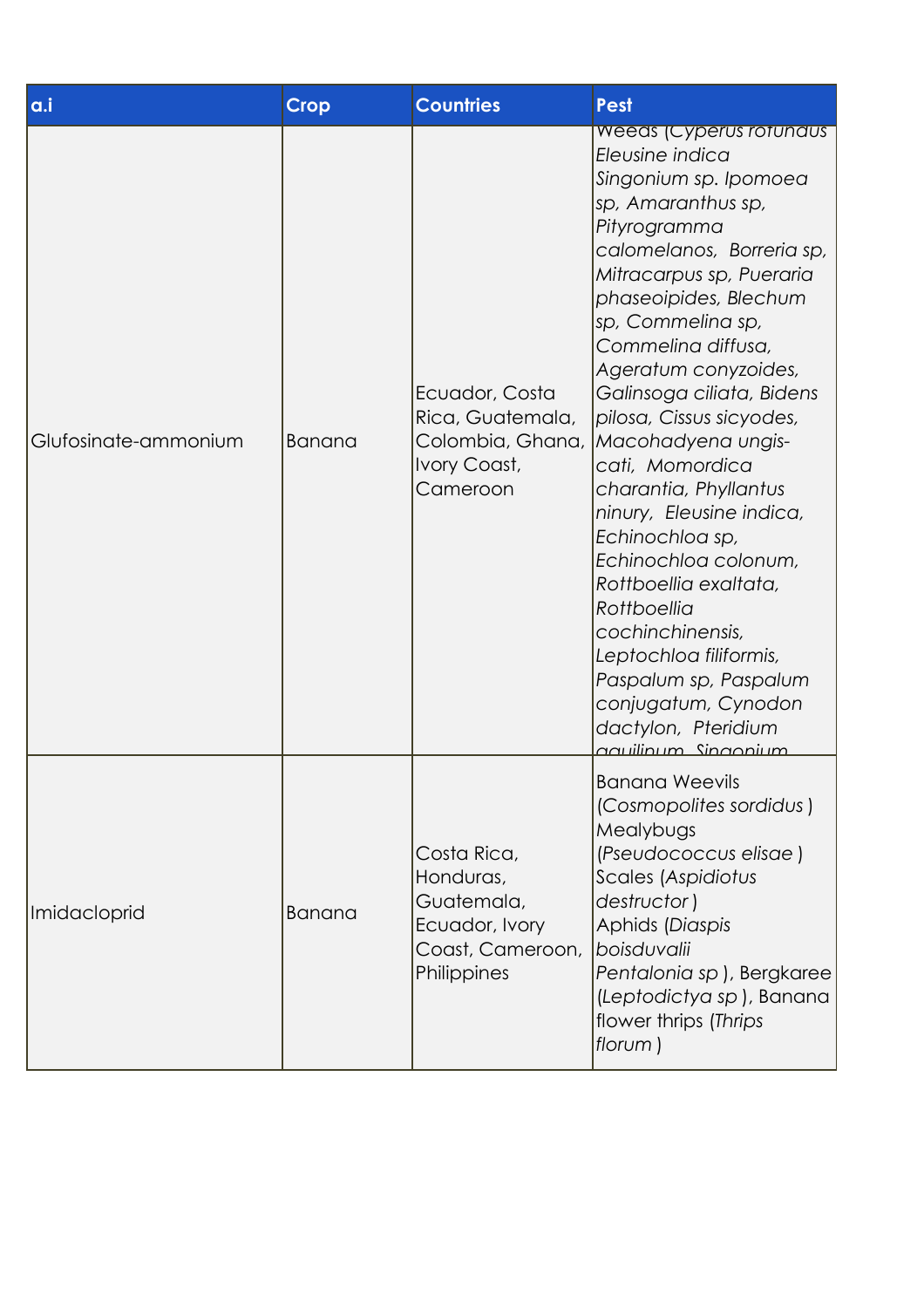| a.i                                          | <b>Crop</b>   | <b>Countries</b>                                                                            | <b>Pest</b>                                                                                                                                                                             |
|----------------------------------------------|---------------|---------------------------------------------------------------------------------------------|-----------------------------------------------------------------------------------------------------------------------------------------------------------------------------------------|
| Oxamyl                                       | <b>Banana</b> | Costa Rica,<br>Honduras,<br>Guatemala,<br>Ecuador, Ivory<br>Coast, Cameroon,<br>Philippines | Nematodes (Radopholus<br>similis<br>Meloidogyne sp<br>Pratylenchus sp<br>Helicotylenchus sp<br>Rotylenchulus sp,<br>Radopholus sp), Banana<br><b>Weevils (Cosmopolites</b><br>sordidus) |
| Paraffin oils with a DMSO<br>content $> 3\%$ | Banana        | Colombia                                                                                    | <b>Black Sigatoka</b><br>(Micosphaerella fijiensis)                                                                                                                                     |
| Paraquat dichloride                          | Banana        | Ecuador                                                                                     | Weeds (Rottboellia<br>cochinchinensis<br>Echinochloa colonum<br>. Fleurya aestuans<br>Momordica charantia<br>Panicum trichoides)                                                        |
| Propiconazol                                 | <b>Banana</b> | Ecuador,<br>Philippines,<br>Colombia,<br>Guatemala                                          | <b>Black Sigatoka</b><br>(Micosphaerella fijiensis),<br>Yellow Sigatoka<br>(Micosphaerella<br>musicola), Thrips<br>(Frankinniella spp.)                                                 |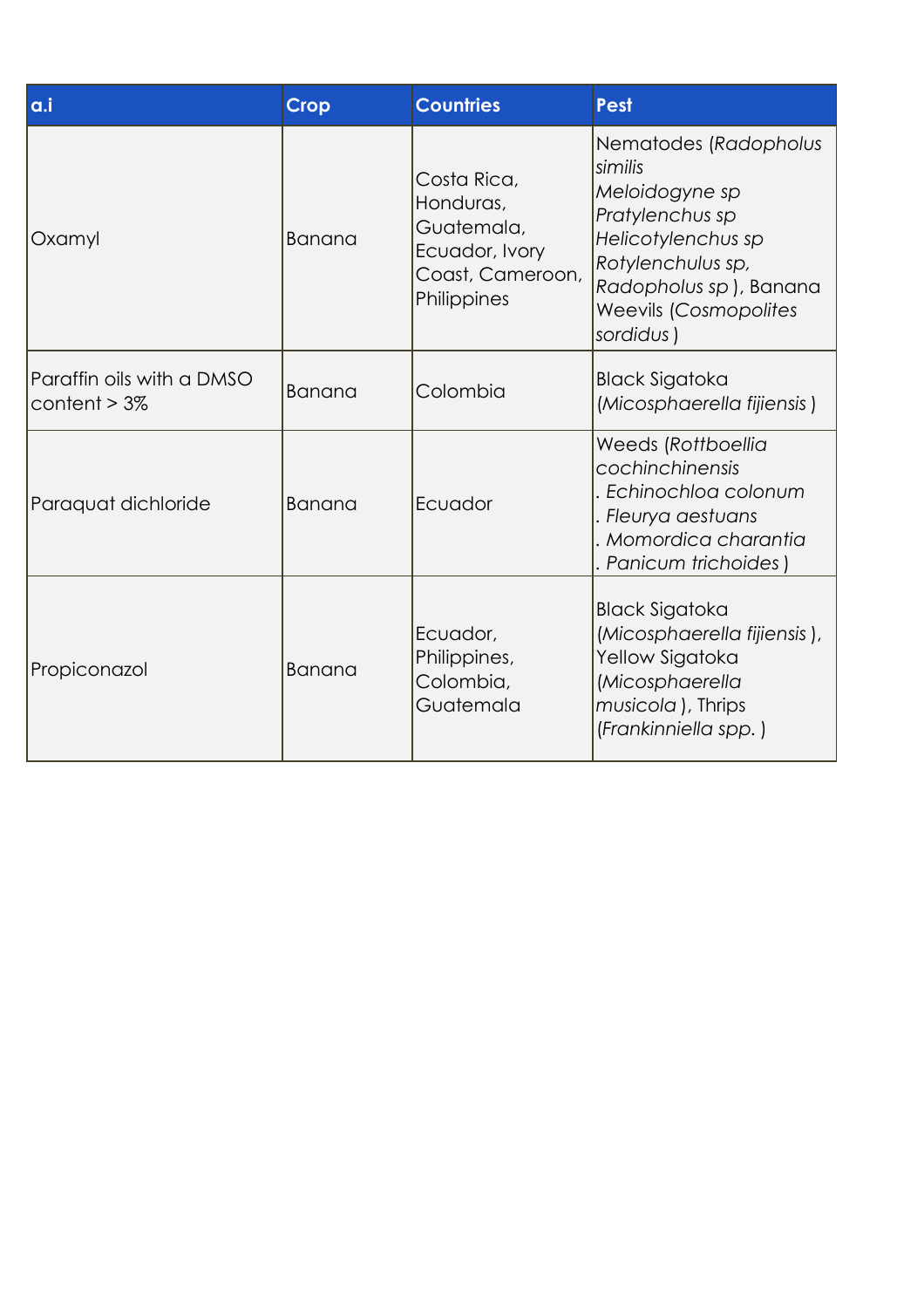| a.i          | <b>Crop</b>   | <b>Countries</b>                                                      | <b>Pest</b>                                                                                                                                                                                                                                                                                                                                                                                                                        |
|--------------|---------------|-----------------------------------------------------------------------|------------------------------------------------------------------------------------------------------------------------------------------------------------------------------------------------------------------------------------------------------------------------------------------------------------------------------------------------------------------------------------------------------------------------------------|
| Terbufos     | <b>Banana</b> | Costa Rica<br>Honduras<br>Guatemala<br><b>Ivory Coast</b><br>Cameroon | Nematodes (Radopholus<br>similis, Radopholus sp,<br>Pratylenchus sp,<br>Meloidogyne sp,<br>Meloidgune sp,<br>Pratylechus<br>sp, Helicotylenchus sp),<br><b>Banana Weevils</b><br>(Cosmopolites sordidus),<br>Weeds (Rottboellia<br>cochinchinensis,<br>Commelina diffusa,<br>Bidens pilosa, Peperomia<br>pellucida, Echinochloa<br>colonum, Pityrogramma<br>calomelanos, Eleusine<br>indica, Cyperus Iuzulae).                     |
| Thiamethoxam | <b>Banana</b> | Ecuador<br>Costa Rica<br>Honduras<br>Guatemala<br>Cameroon            | Nematodes (Radophulus<br>similis, Pratylenchus sp,<br>Helicotylenchus<br>multicinctus, H. dyhisteria,<br>Meloidogyne incognita,<br>M. javania), Banana<br><b>Weevils (Cosmopolites</b><br>sordidus), Mealybug<br>(Dysmicoccus brevipes,<br>Pseudococcus elisae),<br>Coconut scale<br>(Aspidiotus destructor),<br>Boisduval scale (Diaspis<br>boisduvalii), Banana<br>Aphid (Pentalonia sp),<br>red spider mite<br>(Tetranychus sp) |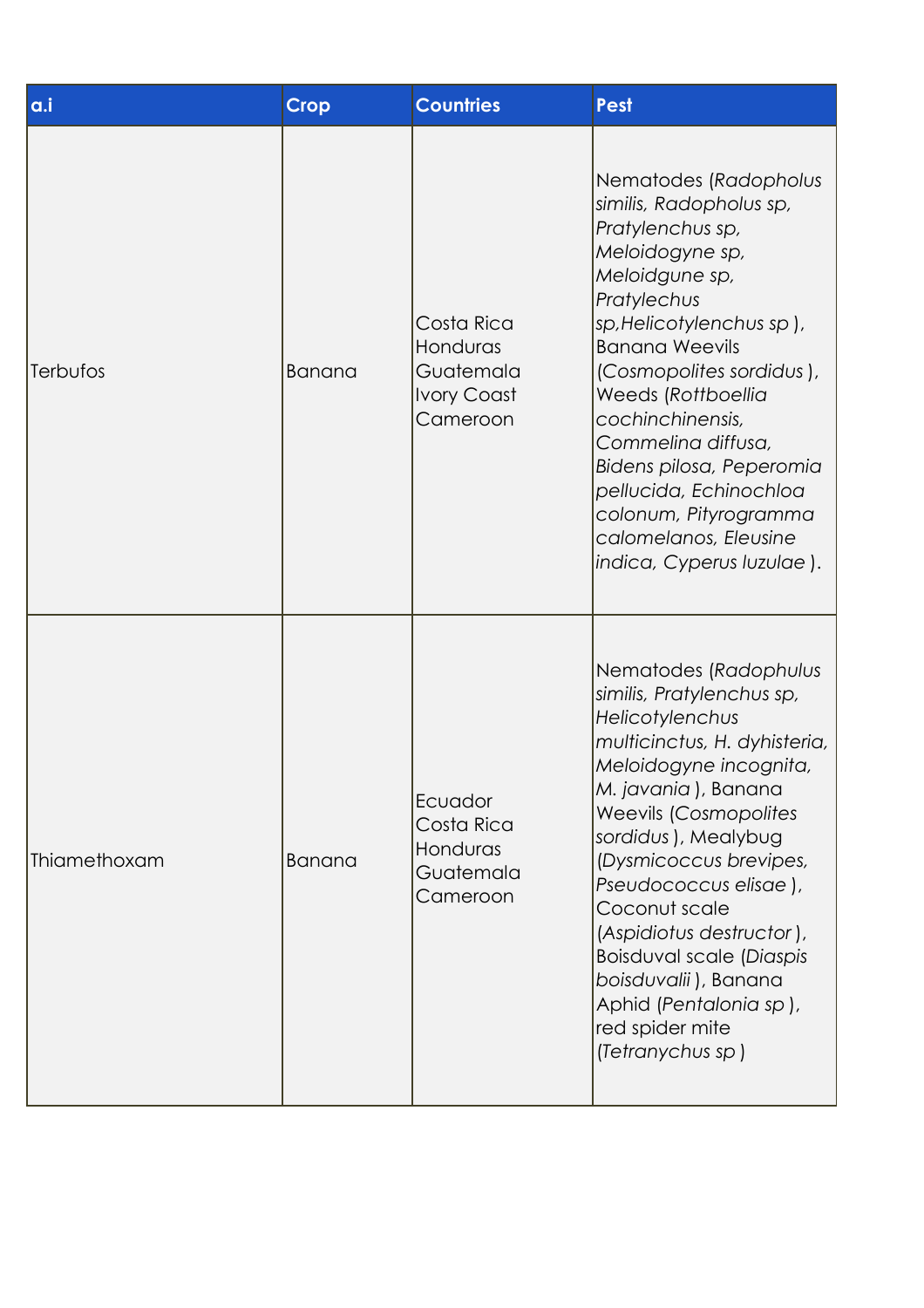| a.i                 | <b>Crop</b> | <b>Countries</b>                                                          | <b>Pest</b>                                                                                                                                                       |
|---------------------|-------------|---------------------------------------------------------------------------|-------------------------------------------------------------------------------------------------------------------------------------------------------------------|
| Triadimenol         | Banana      | Philippines<br>Costa Rica<br>Hodnuras<br>Guatemala<br>Colombia<br>Ecuador | <b>Black Sigatoka</b><br>(Micosphaerella fijiensis),<br>Yellow Sigatoka<br>(Micosphaerella<br>musicola),                                                          |
| Tridemorph          | Banana      | Philippines<br>Colombia                                                   | <b>Black Sigatoka</b><br>(Micosphaerella fijiensis),<br>Yellow Sigatoka<br>(Micosphaerella<br>musicola), Black Freckle<br>(Phyllosticta musarum)                  |
| <b>Boric</b> acid   | Pineapple   | Costa Rica                                                                | Nutrition                                                                                                                                                         |
| Brodifacoum         | Pineapple   | Costa Rica                                                                | Rodents (Sigmodon spp.,<br>Sigmodon hispidus, Mus<br>spp. y Rattus spp., Rattus<br>norvergicus, Rattus rattus,<br>Mus musculus)                                   |
| <b>Bromadiolone</b> | Pineapple   | Costa Rica                                                                | Sigmodon spp., Mus spp.<br>y Rattus spp.                                                                                                                          |
| Carbendazim         | Pineapple   | Costa Rica                                                                | Wilting (Fusarium spp.,<br>Fusarium oxysporum,<br>Thielaviopsis paradoxa),<br>Anthracnose<br>(Colletrotrichum<br>gloeosporioides)                                 |
| Cadusafos           | Pineapple   | Costa Rica                                                                | Ananas comosus,<br>Symphylan (Scutigerella<br>spp., Scutigerella<br><i>inmaculata</i> ), Dwarf<br>awlsnail (Opeas<br>pemilum), land snails<br>(Ceciliodes aperta) |
| Chlorpyrifos        | Pineapple   | Costa Rica                                                                | Mealybug (Dysmicoccus<br>brevipes), Symphylan<br>(Scutigerella spp,<br>Scutigerella immaculata)                                                                   |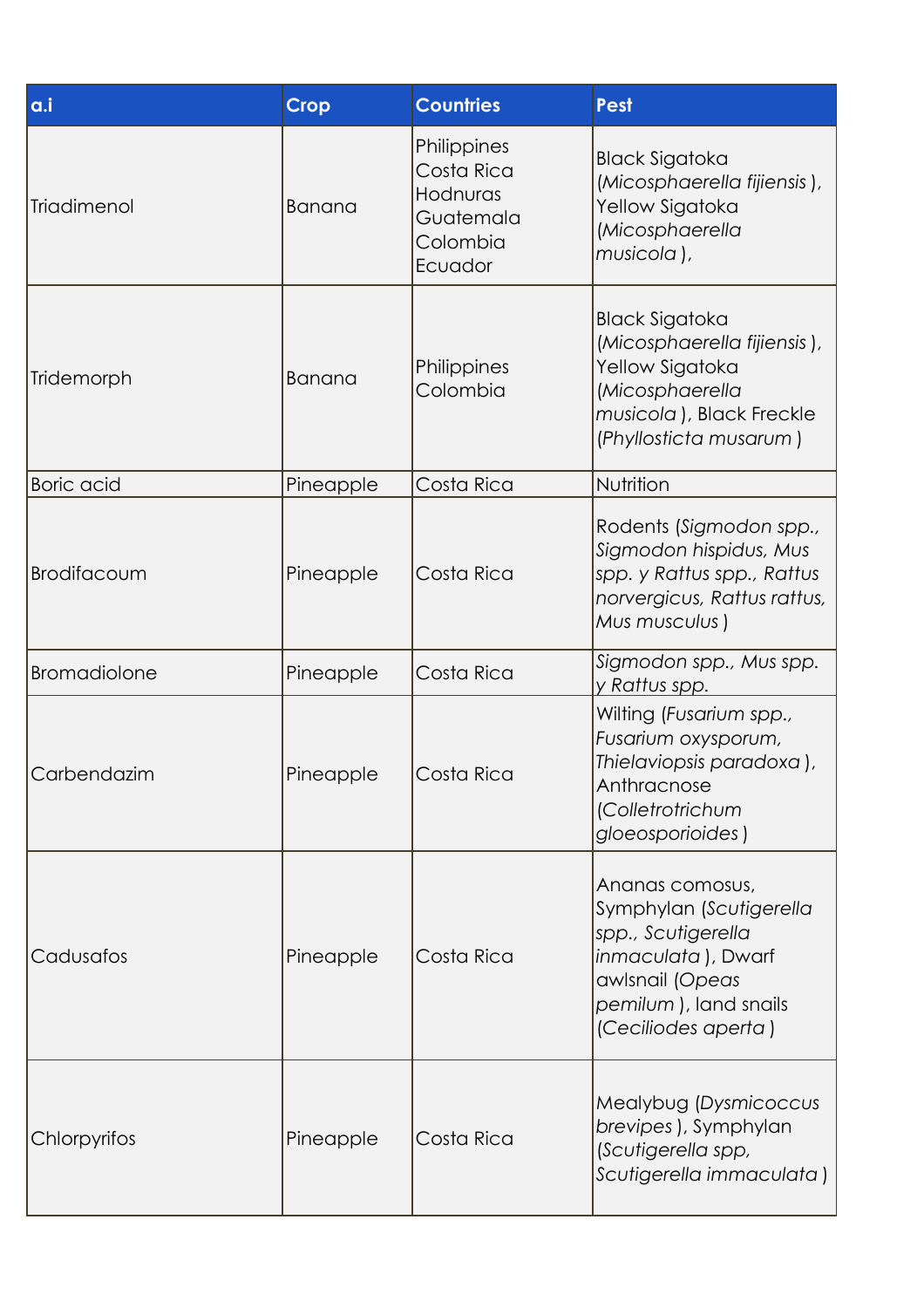| a.i         | <b>Crop</b> | <b>Countries</b> | <b>Pest</b>                                                                                                                                                                                                                                                                                                                                                                                                                                                                                                                                                                                                    |
|-------------|-------------|------------------|----------------------------------------------------------------------------------------------------------------------------------------------------------------------------------------------------------------------------------------------------------------------------------------------------------------------------------------------------------------------------------------------------------------------------------------------------------------------------------------------------------------------------------------------------------------------------------------------------------------|
| Ethoprophos | Pineapple   | Costa Rica       | Nematodes (Radopholus<br>silmillis, Meloidogyne sp,<br>Meloidgune sp,<br>Pratylechus sp.,<br>Helicotylenchus sp.,<br>Rotylenchulus sp,<br>Belonolaimus sp,<br>Tylenchorhynchus sp,<br>Trichodorus sp,<br>Heterodera sp,<br>Pratylenchus sp,<br>Radopholus spp.,<br>Xiphinema spp., ), Garden<br>Symphylan (Scutigerella<br><i>inmaculata</i> ), Mealybugs<br>(Dysmicoccus brevipes,<br>Dysmicoccus<br>neobrevipes) Banana<br><b>Weevil (Cosmopolites</b><br>sordidus), weeds in<br>general, Bristlegrass<br>(Setaria viridi),<br>Johnsongrass (Sorghum<br>halapense), Beet cyst<br>eelworm (Heterodera<br>spp) |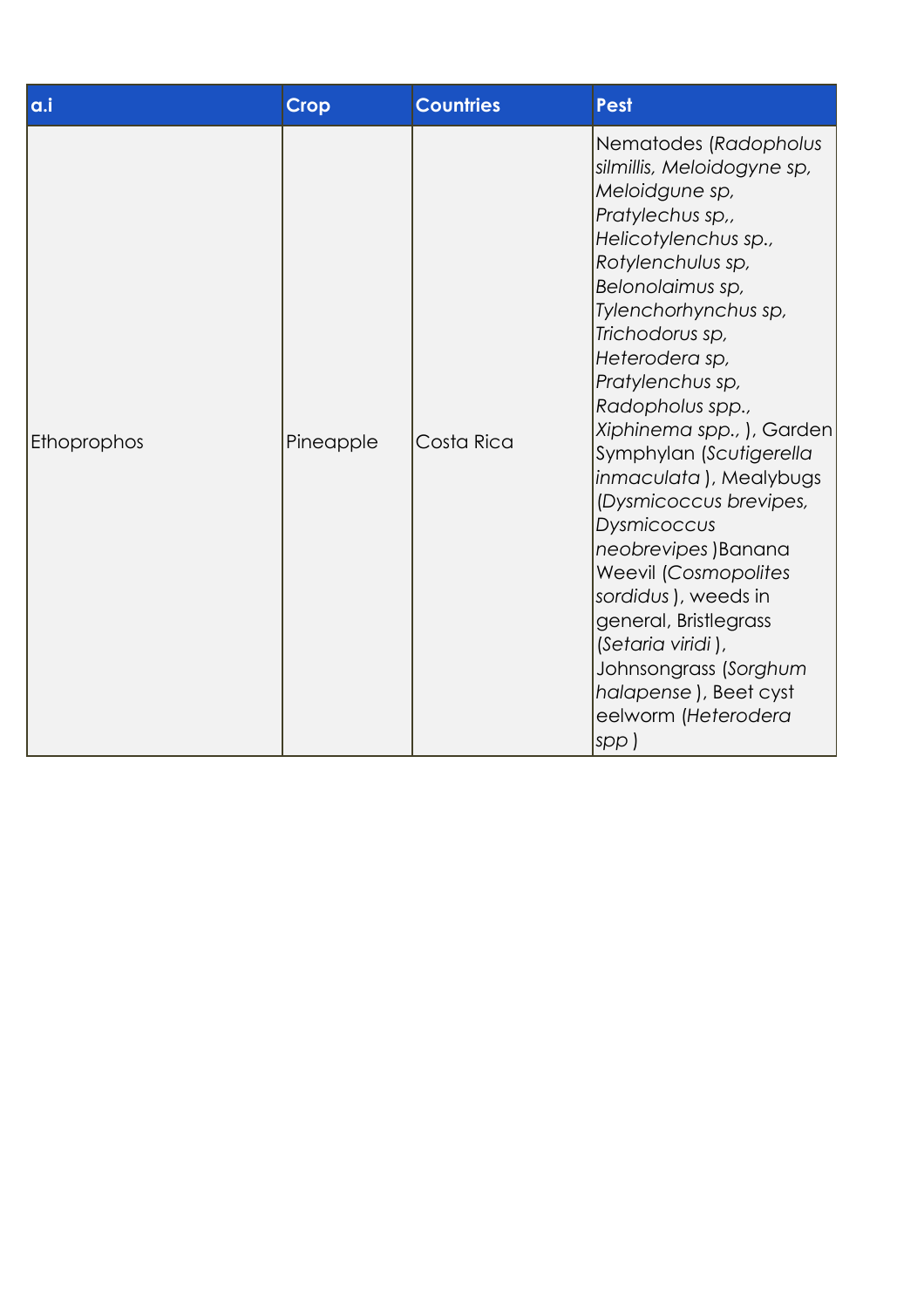| a.i             | <b>Crop</b> | <b>Countries</b>           | <b>Pest</b>                                                                                                                                                                                                                                                                                                                                                       |
|-----------------|-------------|----------------------------|-------------------------------------------------------------------------------------------------------------------------------------------------------------------------------------------------------------------------------------------------------------------------------------------------------------------------------------------------------------------|
| Fenamiphos      | Pineapple   | Costa Rica, Ivory<br>Coast | Nematodes (Radopholus<br>silmillis, Meloidogyne sp,<br>Meloidgune sp,<br>Pratylechus sp,<br>Helicotylenchus sp.<br>Tylenchorhynchus spp,<br>Belonolaimus spp,<br>Tylenchulus<br>semipenetrans,<br>Rotylenchus sp,<br>Xiphinema sp), Mealybug<br>(Dysmiccocus brevipes),<br>Garden Symphylan<br>(Scutigerella inmaculata,<br>Beet cyst eelworm<br>(Heterodera spp) |
| Flocoumafen     | Pineapple   | Costa Rica                 | Rodents (Sigmodon spp.,<br>Mus spp. y Rattus spp.,<br>Mus sp; Rattus sp;<br>Peromyscus sp; Sigmodon<br>sp, Rattus rattus,<br>R. norvegicus,<br>Peromyscus,<br>Mus musculus,<br>Sigmodon hispidus, )                                                                                                                                                               |
| Fluazifop-butyl | Pineapple   | Costa Rica                 | Weeds (Cynodon<br>dactylon, Digitaria sp,<br>Panicum sp, Chlorys sp,<br>Setaria sp, Eleusine<br>indica, Cenchrus<br>echinatus,<br>Echinochloa colona,<br>Panicum maximum,<br>Setaria viridis,<br>Sorghum halapense                                                                                                                                                |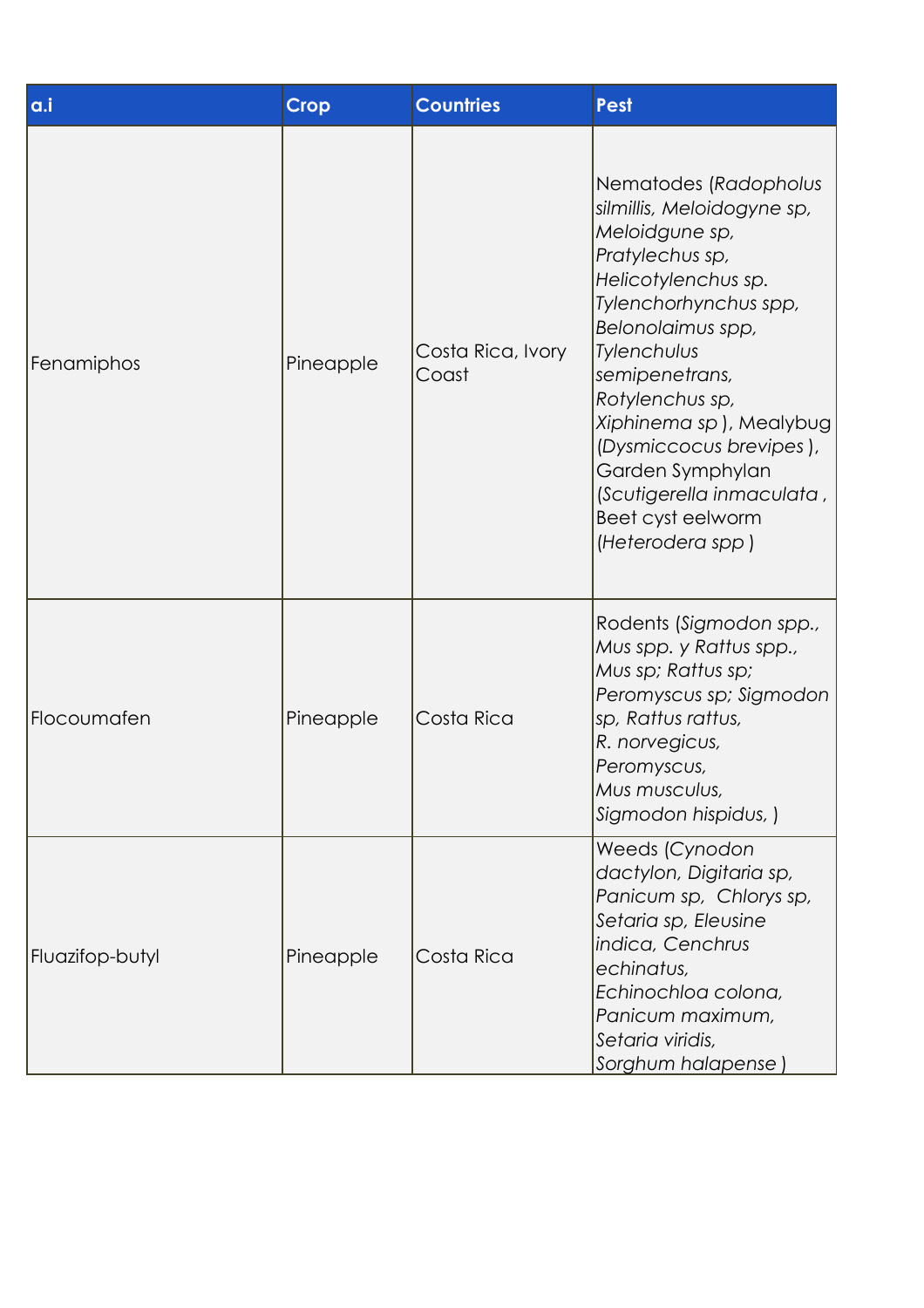| a.i                 | <b>Crop</b> | <b>Countries</b>           | <b>Pest</b>                                                                                                                                                                                                                                                                                                                   |
|---------------------|-------------|----------------------------|-------------------------------------------------------------------------------------------------------------------------------------------------------------------------------------------------------------------------------------------------------------------------------------------------------------------------------|
| Oxamyl              | Pineapple   | Costa Rica, Ivory<br>Coast | Nematodes<br>(Meloidogyne sp.,<br>Pratylenchus sp.,<br>Rotylenchulus<br>reniformis, Heterodea<br>spp, Radopholus similis,<br>Meloidogyne incognita,<br>Helicotylenchus<br>multicinctus, Pratylechus<br>simipenetrans,<br>Rorylenchulus reniformis,<br>Helicotylenchus sp.),<br>Mealybug (Dysmiccocus<br>brevipes), Symphylid. |
| Propiconazol        | Pineapple   | Costa Rica                 | Fusarium sp                                                                                                                                                                                                                                                                                                                   |
| Thiamethoxam        | Pineapple   | Costa Rica                 | Mealybug (Dysmiccocus<br>brevipes), Garden<br>Symphylan (Scutigerella<br>inmaculata, ), Fall<br>armyworm (Spodoptera<br> frugiperda)                                                                                                                                                                                          |
| Abamectin           | Melon       | Costa Rica                 | Pea leaf miner (Liriomyza<br>$sp.$ )                                                                                                                                                                                                                                                                                          |
| Beta-cyfluthrin     | Melon       | Mexico                     | Aphid (Aphisgossypii)                                                                                                                                                                                                                                                                                                         |
| <b>Boric</b> acid   | Melon       | Costa Rica                 | Nutrition                                                                                                                                                                                                                                                                                                                     |
| Brodifacoum         | Melon       | Costa Rica                 | Rodents (Rattus<br>norvegicus, Sigmodon<br>hispidus, Peromyscus sp,<br>Rattus rattus)                                                                                                                                                                                                                                         |
| <b>Bromadiolone</b> | Melon       | Costa Rica                 | Rodents (Rattus<br>norvegicus, Sigmodon<br>hispidus, Peromyscus sp,<br>Rattus rattus)                                                                                                                                                                                                                                         |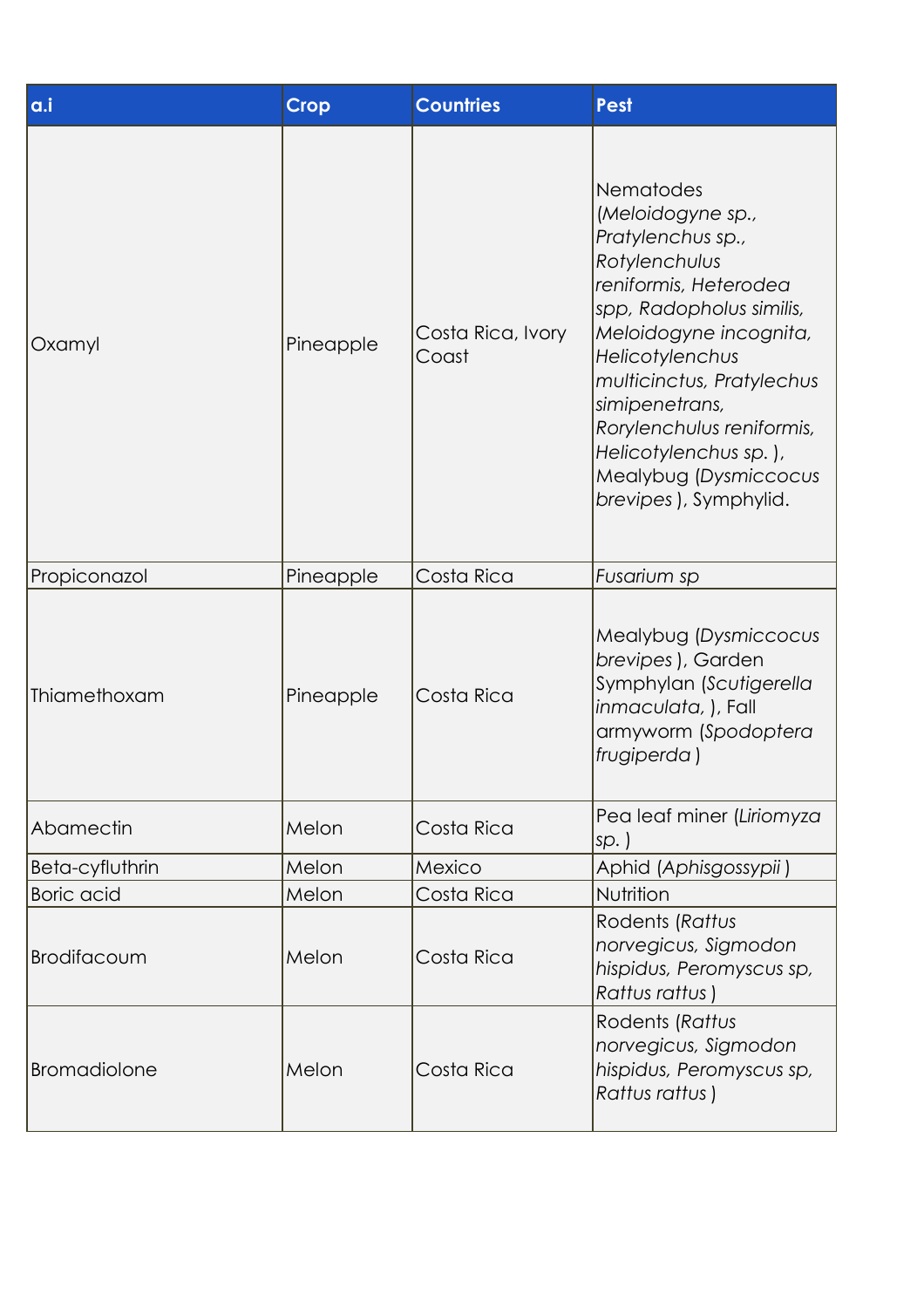| a.i                | <b>Crop</b> | <b>Countries</b>      | <b>Pest</b>                                                                                                                                                                                                  |
|--------------------|-------------|-----------------------|--------------------------------------------------------------------------------------------------------------------------------------------------------------------------------------------------------------|
| <b>Bromethalin</b> | Melon       | Costa Rica            | Rodents (Rattus<br>norvegicus, Sigmodon<br>hispidus, Peromyscus sp,<br>Rattus rattus)                                                                                                                        |
| Chlorothalonil     | Melon       | Costa Rica            | Fungus (Colletotrichum<br>lagenarium,<br>Pseudoperonospra<br>cubensis,<br>Alternaria spp,<br>Spaheroteca fungilinea,<br>Mycosharella melonis,<br>Rhizoctonia solani),<br>Anthracnose<br>(Colletotrichum sp.) |
| Chlorophacinone    | Melon       | Costa Rica            | Rodents (Rattus<br>norvegicus, Sigmodon<br>hispidus, Peromyscus sp)                                                                                                                                          |
| Coumatetralyl      | Melon       | Costa Rica            | Rodents (Rattus<br>norvegicus, Sigmodon<br>hispidus, Peromyscus sp,<br>Rattus rattus)                                                                                                                        |
| Diphacinone        | Melon       | Costa Rica            | Rodents (Rattus<br>norvegicus, Sigmodon<br>hispidus, Peromyscus sp,<br>Rattus rattus)                                                                                                                        |
| Difethialone       | Melon       | Costa Rica            | Rodents (Rattus<br>norvegicus, Sigmodon<br>hispidus, Peromyscus sp,<br>Rattus rattus)                                                                                                                        |
| Strychnine         | Melon       | Costa Rica            | Rodents (Rattus<br>norvegicus, Sigmodon<br>hispidus, Peromyscus sp,<br>Rattus rattus)                                                                                                                        |
| Flocoumafen        | Melon       | Costa Rica            | Rodents (Rattus<br>norvegicus, Sigmodon<br>hispidus, Peromyscus sp,<br>Rattus rattus)                                                                                                                        |
| Fluazifop-butyl    | Melon       | Costa Rica            | Weeds - Poaceae                                                                                                                                                                                              |
| Imidacloprid       | Melon       | Costa Rica,<br>Mexico | Whitefly (Bemisia tabaci),<br>Aphid (Aphisgossypii)                                                                                                                                                          |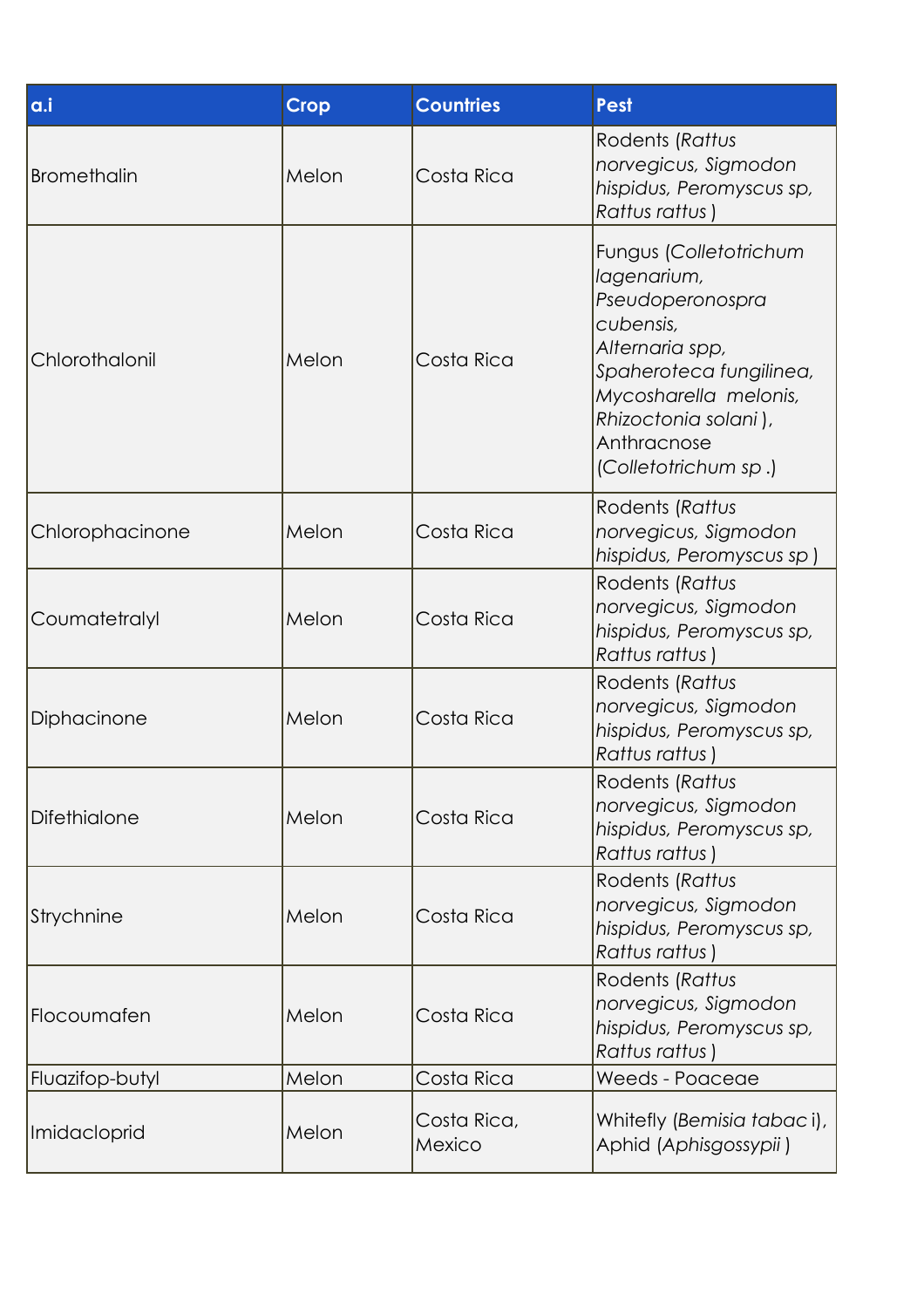| a.i                | <b>Crop</b> | <b>Countries</b> | <b>Pest</b>                                                                                             |
|--------------------|-------------|------------------|---------------------------------------------------------------------------------------------------------|
| Oxamyl             | Melon       | Costa Rica       | <b>Nematodes</b><br>(Meloidogyne spp.,<br>Pratylenchus spp.,<br>Heterodea spp.)                         |
| Phosphoric acid    | Melon       | Costa Rica       | Nutrition                                                                                               |
| Propiconazol       | Melon       | Costa Rica       | Fungus (Cercospora)                                                                                     |
| Thiamethoxam       | Melon       | Costa Rica       | Whitefly (Bemisia tabaci),<br>Aphid (Aphisgossypii)                                                     |
| Warfarin           | Melon       | Costa Rica       | Rodents (Rattus<br>norvegicus, Sigmodon<br>hispidus, Peromyscus sp,<br>Rattus rattus)                   |
| Zeta-Cypermethrin  | Melon       | Costa Rica       | Moth (Diaphina)                                                                                         |
| Zinc phosphide     | Melon       | Costa Rica       | Rodents (Rattus<br>norvegicus, Rattus rattus,<br>Sigmodon hispidus,<br>Peromyscus sp, Rattus<br>rattus) |
| Abamectin          | Watermelon  | Costa Rica       | Pea leaf miner (Liriomyza<br>$sp.$ )                                                                    |
| Beta-cyfluthrin    | Watermelon  | Mexico           | Aphid (Aphisgossypii)                                                                                   |
| <b>Boric</b> acid  | Watermelon  | Costa Rica       | Nutrition                                                                                               |
| <b>Brodifacoum</b> | Watermelon  | Costa Rica       | Rodents (Rattus<br>norvegicus, Sigmodon<br>hispidus, Peromyscus sp,<br>Rattus rattus)                   |
| Bromadiolone       | Watermelon  | Costa Rica       | Rodents (Rattus<br>norvegicus, Sigmodon<br>hispidus, Peromyscus sp,<br>Rattus rattus)                   |
| Bromethalin        | Watermelon  | Costa Rica       | Rodents (Rattus<br>norvegicus, Sigmodon<br>hispidus, Peromyscus sp,<br>Rattus rattus)                   |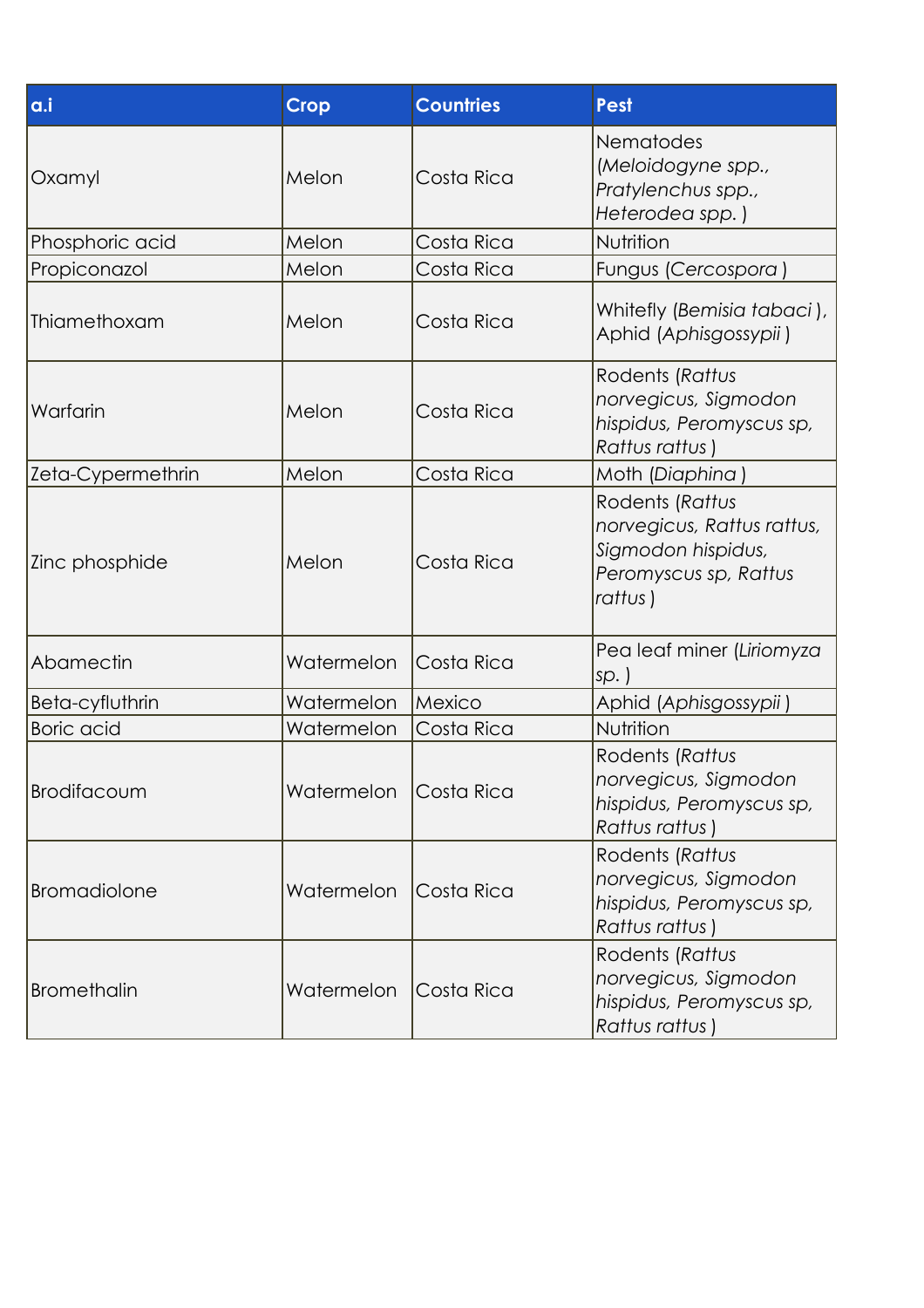| a.i            | <b>Crop</b> | <b>Countries</b> | Pest                                                                                                                                                                                                    |
|----------------|-------------|------------------|---------------------------------------------------------------------------------------------------------------------------------------------------------------------------------------------------------|
| Chlorothalonil | Watermelon  | Costa Rica       | Fungus (Colletotrichum<br>lagenarium<br>Pseudoperonospra<br>cubensis<br>Alternaria spp<br>Spaheroteca fungilinea<br>Mycosharella melonis<br>Rhizoctonia solani),<br>Anthracnose<br>(Colletotrichum sp.) |
| Coumatetralyl  | Watermelon  | Costa Rica       | Rodents (Rattus rattus,<br>Rattus norvegicus, Rattus<br>rattus, Sigmodon hispidus,<br>Peromyscus sp)                                                                                                    |
| Diphacinone    | Watermelon  | Costa Rica       | Rodents (Rattus<br>norvegicus, Rattus rattus,<br>Sigmodon hispidus,<br>Peromyscus sp)                                                                                                                   |
| Difethialone   | Watermelon  | Costa Rica       | Rodents (Rattus<br>norvegicus, Rattus rattus,<br>Sigmodon hispidus,<br>Peromyscus sp)                                                                                                                   |
| Strychnine     | Watermelon  | Costa Rica       | Rodents (Rattus<br>norvegicus, Rattus rattus,<br>Sigmodon hispidus,<br>Peromyscus sp)                                                                                                                   |
| Flocoumafen    | Watermelon  | Costa Rica       | Rodents (Rattus<br>norvegicus, Rattus rattus,<br>Sigmodon hispidus,<br>Peromyscus sp)                                                                                                                   |
| Imidacloprid   | Watermelon  | Costa Rica       | <b>Aphid</b><br>(Aphisgossypii), Whitefly<br>(Bemisia tabaci)                                                                                                                                           |
| Oxamyl         | Watermelon  | Costa Rica       | Nematodes<br>(Meloidogyne spp.,<br>Nematodo Lesionador,<br>Pratylenchus spp.,<br>Heterodea spp.)                                                                                                        |
| Thiamethoxam   | Watermelon  | Costa Rica       | Aphid<br>(Aphisgossypii), Whitefly<br>(Bemisia tabaci)                                                                                                                                                  |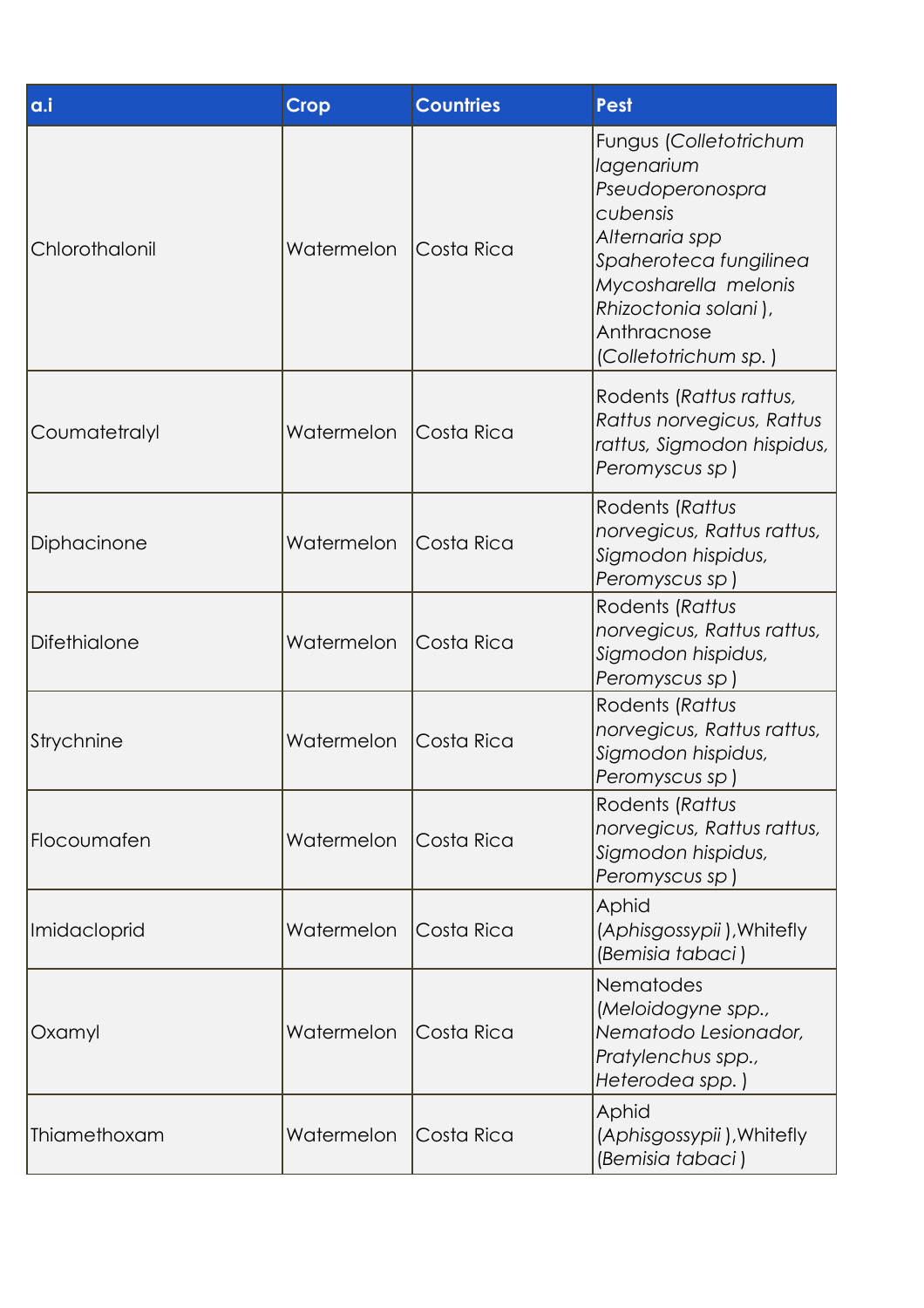| a.i                         | <b>Crop</b> | <b>Countries</b>                                                                         | <b>Pest</b>                                                                                                                                                                                                                                                                      |
|-----------------------------|-------------|------------------------------------------------------------------------------------------|----------------------------------------------------------------------------------------------------------------------------------------------------------------------------------------------------------------------------------------------------------------------------------|
| Warfarin                    | Watermelon  | Costa Rica                                                                               | Rodents (Rattus<br>norvegicus, Rattus rattus,<br>Sigmodon hispidus,<br>Peromyscus sp)                                                                                                                                                                                            |
| Zinc phosphide              | Watermelon  | Costa Rica                                                                               | Rodents (Rattus<br>norvegicus, Rattus rattus,<br>Sigmodon hispidus,<br>Peromyscus sp)                                                                                                                                                                                            |
| Abamectin                   | Coffee      | Colombia<br>Guatemala<br><b>Brazil</b><br>Honduras<br>El Salvador<br>Panama<br>Nicaragua | Spider mite<br>(Tetranychidae),<br><b>Nematodes</b><br>(Meloidogyne exigua),<br>Souther red mite<br>(Oligonychus ilicis),<br>Coffee Leaf Miner<br>(Leucoptera coffeella),<br>Coffee Borer Beetle<br>(Hypotenemus hampei),<br><b>False Spider Mite</b><br>(Brevipalpus pohenicis) |
| <b>Borax</b> ; Borate salts | Coffee      | <b>Brazil</b>                                                                            | Nutrition                                                                                                                                                                                                                                                                        |
| <b>Boric</b> acid           | Coffee      | <b>Brazil</b>                                                                            | Nutrition                                                                                                                                                                                                                                                                        |
| Cadusafos                   | Coffee      | Guatemala, Costa<br>Rica, Nicaragua                                                      | Nematodes<br>(Meloidogyne sp,<br>Pratylechus sp), Coffee<br>root mealybug                                                                                                                                                                                                        |
| Carbendazim                 | Coffee      | Colombia<br>Costa Rica                                                                   | Coffee leaf rust (Hemileia<br>vastatrix), Anthracnose<br>(Colletrotrishum spp.),<br>Phoma spp, Ceratocystis<br>blight (Ceratocystis<br>fimbriata sensu lato),<br><b>Black root rot (Rosellinia</b><br>$ $ spp $ $                                                                |
| Chlorothalonil              | Coffee      | Malawi                                                                                   | Coffee berry disease<br>(Colletotrichum<br>kahawae)                                                                                                                                                                                                                              |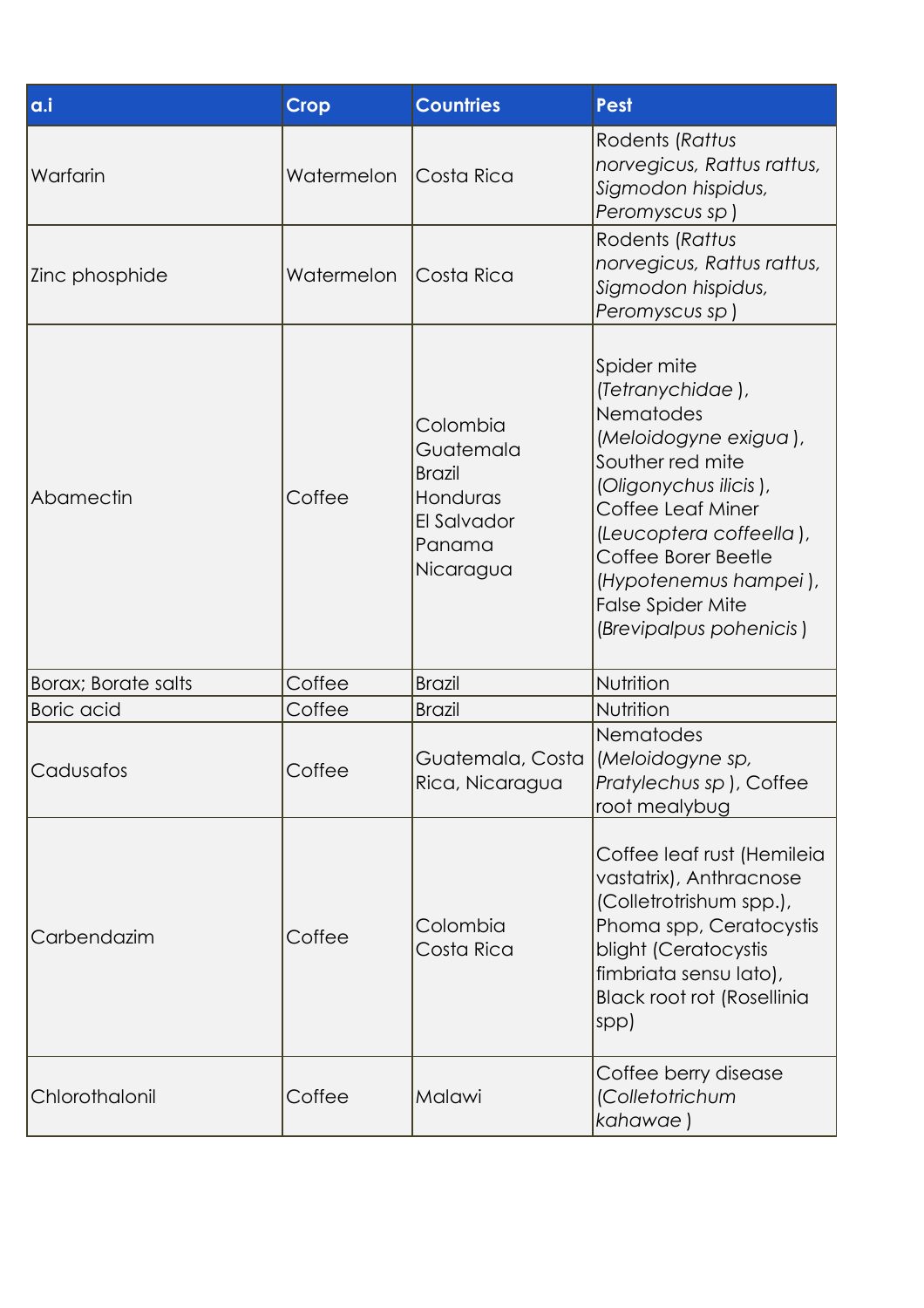| a.i          | <b>Crop</b> | <b>Countries</b>                                           | <b>Pest</b>                                                                                                                                                                                                                                                                                                                                                                                                                                        |
|--------------|-------------|------------------------------------------------------------|----------------------------------------------------------------------------------------------------------------------------------------------------------------------------------------------------------------------------------------------------------------------------------------------------------------------------------------------------------------------------------------------------------------------------------------------------|
| Chlorpyrifos | Coffee      | Malawi<br>India<br>Colombia<br>Costa Rica<br><b>Brazil</b> | Coffee melaybug<br>(Pseudococcidae,<br>Planococcus lilacinus),<br>White stem borer<br>(Xylotrechus quadripes),<br>Coffee Borer Beetle<br>(Hypotenemus hampei),<br>Yellow Crazy ant<br>(Anoplolepis gracilipes),<br>Scale insects (Puto<br>barberi), Coffee<br>mealybug<br>(Pseudococcus spp.),<br>Scales (Dysmicoccus sp),<br>Coffee Borer Beetle<br>(Hypotenemus hampei),<br>Coffee Leaf Miner<br>(Leucoptera coffeella),<br>Neochavesis caldasia |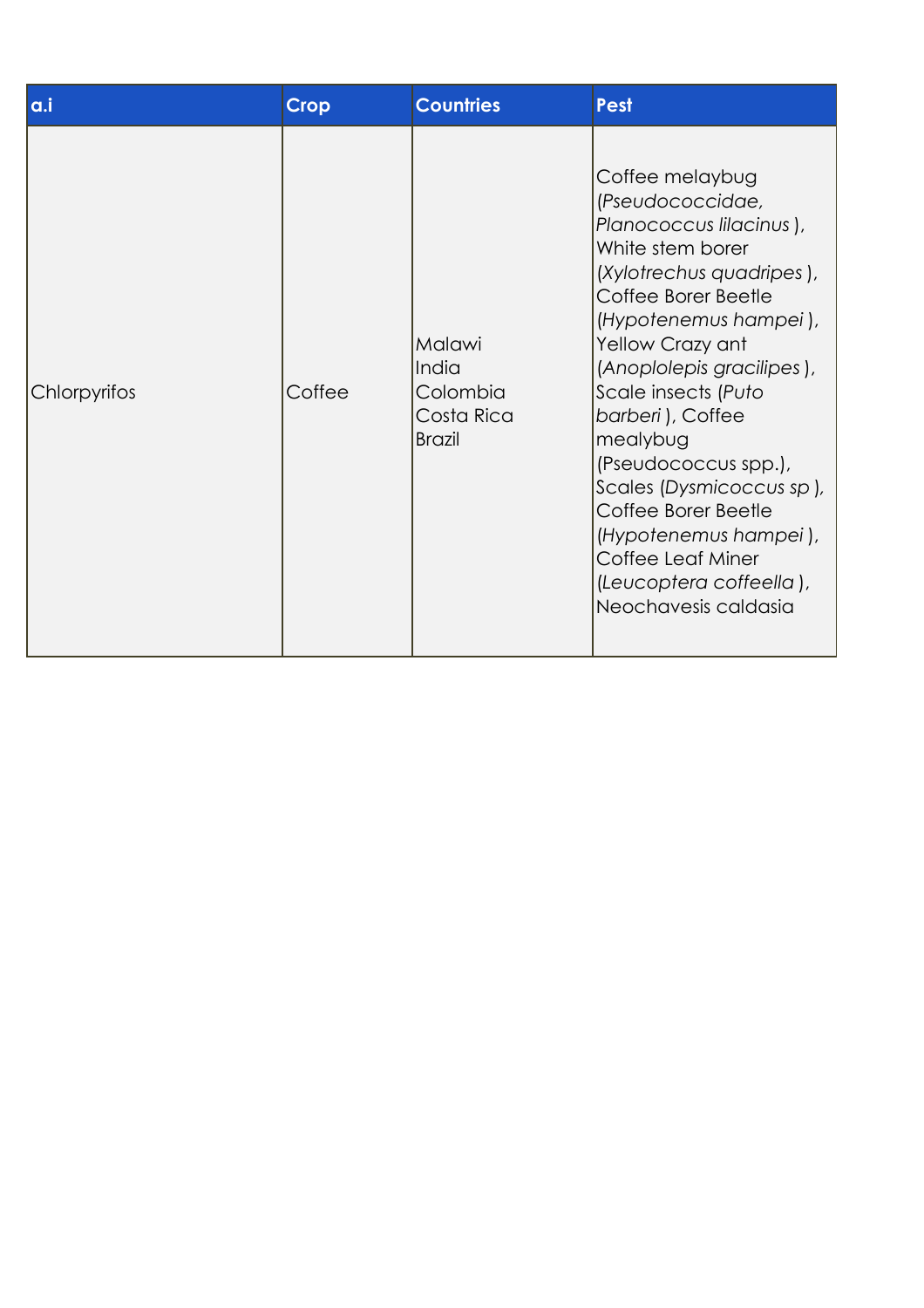| a.i             | <b>Crop</b> | <b>Countries</b>                                                  | <b>Pest</b>                                                                                                                                                                                                                                                                                                                                                                                                                                                                                                                  |
|-----------------|-------------|-------------------------------------------------------------------|------------------------------------------------------------------------------------------------------------------------------------------------------------------------------------------------------------------------------------------------------------------------------------------------------------------------------------------------------------------------------------------------------------------------------------------------------------------------------------------------------------------------------|
| Cyproconazole   | Coffee      | Colombia<br>Costa Rica<br>Guatemala<br><b>Brazil</b><br>Nicaragua | Coffee leaf rust (Hemileia<br>vastatrix), Scales<br>(Dysmicoccus sp,<br>Dysmicoccus brevipes)<br>Rhizoecus coffeae, scale<br>(Neochavesia<br>caldasiaek) Pink disease<br>(Erythricium<br>salmonicolor), Brown eye<br>spot (Cercospora<br>coffeicola), Scale insects<br>(Puto barberi), American<br>leaf spot of coffee<br>(Mycena citricolor),<br>Abthacnose<br>(Colletotrichum spp.),<br>Phanerochaete<br>salmonicolor (Corticium<br>salmonicolor),<br>Thread blight (Cortecium<br>Kolerog), Mealybug<br>(Pseudococcus spp) |
| Epoxiconazole   | Coffee      | Costa Rica<br><b>Brazil</b>                                       | Coffee leaf rust (Hemileia<br>vastatrix), Anthracnose<br>(Colletrotrichum spp.),<br>American Leaf Spot<br>(Mycena Citricolor),<br>Brown eye spot<br>(Cercospora coffeicola)                                                                                                                                                                                                                                                                                                                                                  |
| Fipronil        | Coffee      | Malawi<br><b>Brazil</b>                                           | Pine Leaf cutting ant<br>(Atta laevigata), Termites<br>(Isoptera)                                                                                                                                                                                                                                                                                                                                                                                                                                                            |
| Fluazifop-butyl | Coffee      | Costa Rica                                                        | Weeds (Eleusine indica,<br>Paspalum paniculatum,<br>Paspalum virgatum)                                                                                                                                                                                                                                                                                                                                                                                                                                                       |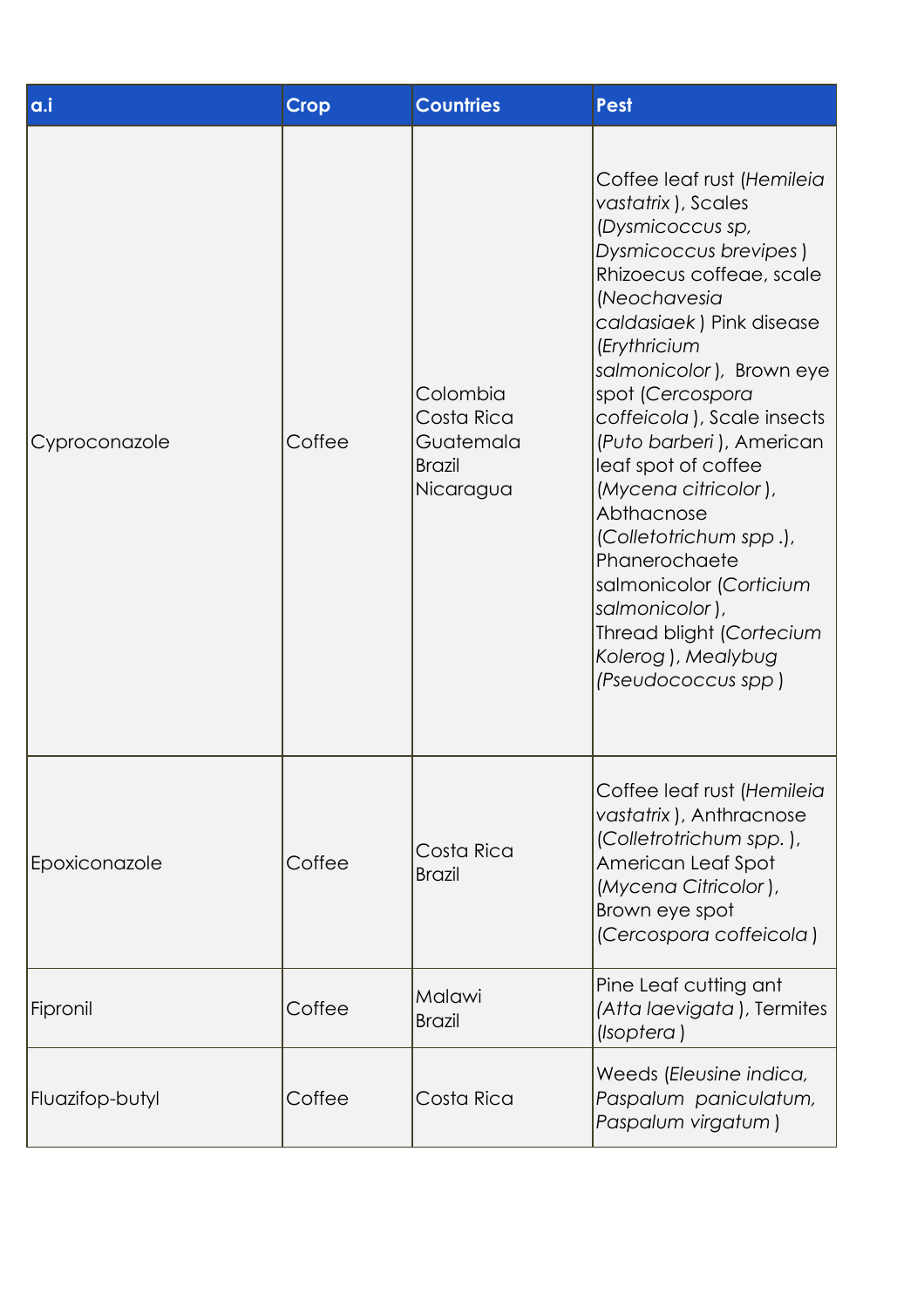| a.i                  | <b>Crop</b> | <b>Countries</b>                      | Pest                                                                                                                                                                                                                                                                                                                                                                                                                                                                                                                                                                                                                                           |
|----------------------|-------------|---------------------------------------|------------------------------------------------------------------------------------------------------------------------------------------------------------------------------------------------------------------------------------------------------------------------------------------------------------------------------------------------------------------------------------------------------------------------------------------------------------------------------------------------------------------------------------------------------------------------------------------------------------------------------------------------|
| Glufosinate-ammonium | Coffee      | Costa Rica                            | Weeds (Ipomoed sp,<br>Bidens pilosa, Eleusine<br>indica, Paspalum<br>paniculatum, Portulaca<br>oleraceae, Richardia<br>scabra, Conyza<br>bonariensis, , Chloris<br>radiata, Parthenium<br>hysterophorus, Talinum<br>paniculatum, Anredera<br>cordifolia, Ipomoea<br>purpurea, Panicum<br>Iaxum, Digitaria insularis,<br>Tripogandra serrulata,<br>Cyperus esculentus,<br>Cyperus rotundus,<br>Cyperus oduratus,<br>Eleusina indica,<br>Commellina sp,<br>Singonium sp, Galinsoga<br>spp., Cardamine sp.,<br>Eragrostis sp.,<br>Melampodium sp.,<br>Cuphea sp., Sporobolus<br>piretii, Ischaemum<br>indicum, Syngonium<br>nodonhyllum Amarantus |
| Imidacloprid         | Coffee      | Malawi<br><b>Brazil</b><br>Costa Rica | Antestia bug<br>(Antestiopsis), Coffee leaf<br>rust (Hemileia vastatrix),<br>Coffee Borer Beetle<br>(Hypotenemus hampei)                                                                                                                                                                                                                                                                                                                                                                                                                                                                                                                       |
| Propiconazol         | Coffee      | <b>Brazil</b><br>Costa Rica<br>India  | Coffee leaf rust (Hemileia<br>vastatrix),                                                                                                                                                                                                                                                                                                                                                                                                                                                                                                                                                                                                      |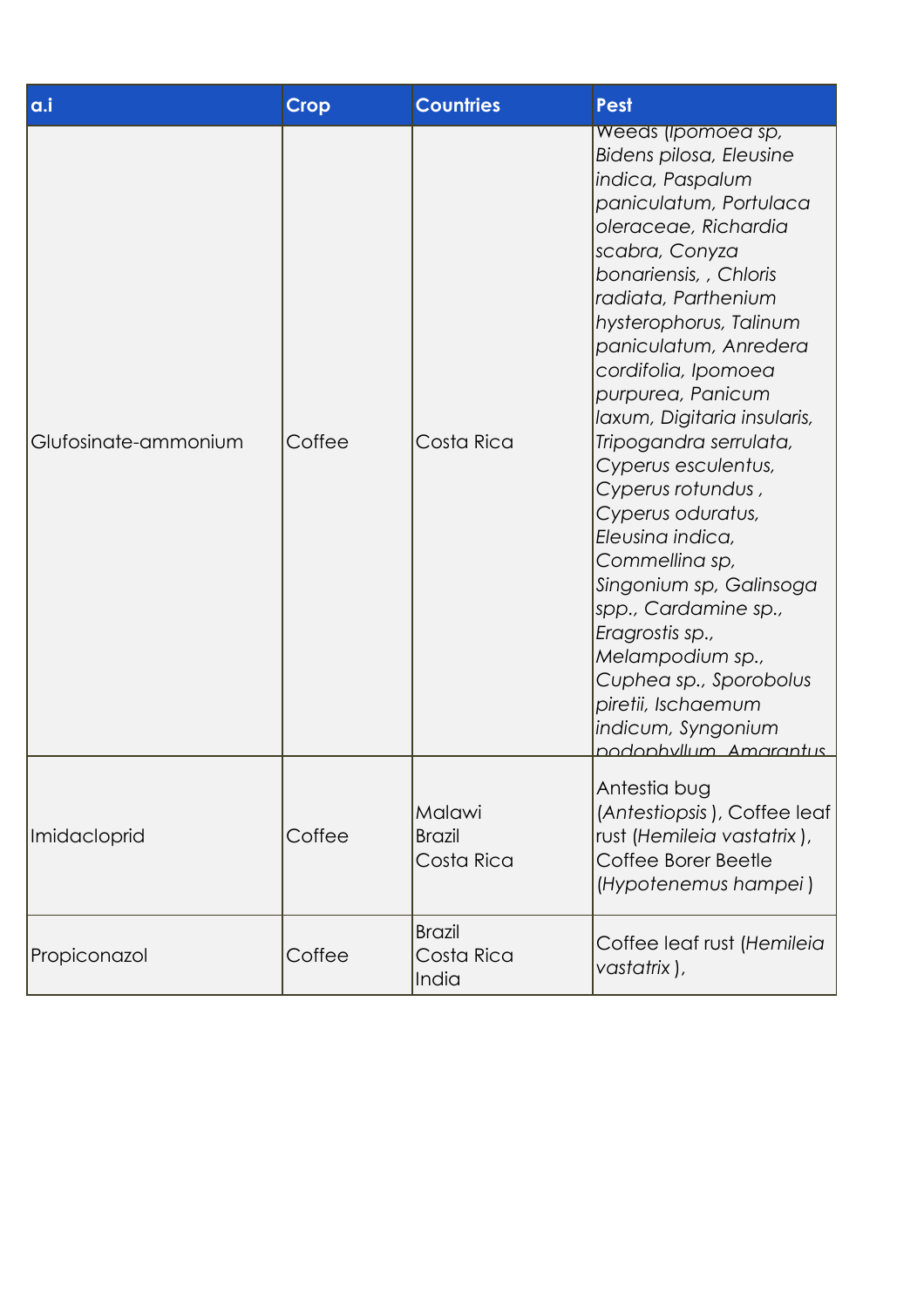| a.i               | <b>Crop</b> | <b>Countries</b>                                                                                 | <b>Pest</b>                                                                                                                                                                                                                                                                                                                                                                                                      |
|-------------------|-------------|--------------------------------------------------------------------------------------------------|------------------------------------------------------------------------------------------------------------------------------------------------------------------------------------------------------------------------------------------------------------------------------------------------------------------------------------------------------------------------------------------------------------------|
| Thiamethoxam      | Coffee      | Colombia<br>Peru<br>Guatemala<br><b>Brazil</b><br>El Salvador<br>Honduras<br>Panama<br>Nicaragua | Coffee leaf rust (Hemileia<br>vastatrix), Scales<br>(Dysmicoccus brevipes,<br>Puto barberi,<br>Neochavesia<br>caldasiaek), Mealybug<br>(Rhizoecus coffeae,<br>Rhizoecus sp) Nematodes <br>(.Meloidogyne exigua),<br>Coffee Borer Beetle<br>(Hypotenemus hampei),<br>Coffee leaf miner<br>(Leucoptera coffeella),<br>Oncometopia facialis,<br>Giant cicada (Quesada<br>gigas), Mealybug<br>(Dysmicoccus texensis) |
| Triadimenol       | Coffee      | Nicaragua<br>Costa Rica<br><b>Brazil</b>                                                         | Coffee leaf rust (Hemileia<br>vastatrix), American Leaf<br>Spot (Mycena Citricolor),<br>Scarab beetles<br>(Phyllophaga spp),<br>Mealybug (Planococcus<br>lilacinus)                                                                                                                                                                                                                                              |
| Thiamethoxam      | Cocoa       | <b>Ivory Coast</b><br>Ghana                                                                      | Cocoa caspid<br>(Distantiella theobroma),<br>Mirids (Sahlbergella<br>singularis), Cocoa shield<br>bug (Helopeltis spp/<br>Bathycoeia thalassina)                                                                                                                                                                                                                                                                 |
| <b>Boric</b> acid | Tea         | India                                                                                            | Nutrition                                                                                                                                                                                                                                                                                                                                                                                                        |
| Carbendazim       | Tea         | India                                                                                            | Tea blight (Pestalotia<br>theae)                                                                                                                                                                                                                                                                                                                                                                                 |
| Fipronil          | Tea         | Malawi                                                                                           | Termites (Isoptera )                                                                                                                                                                                                                                                                                                                                                                                             |
| Thiamethoxam      | Tea         | India                                                                                            | Tea Mosquit bug<br>(Helopeltis theivora)                                                                                                                                                                                                                                                                                                                                                                         |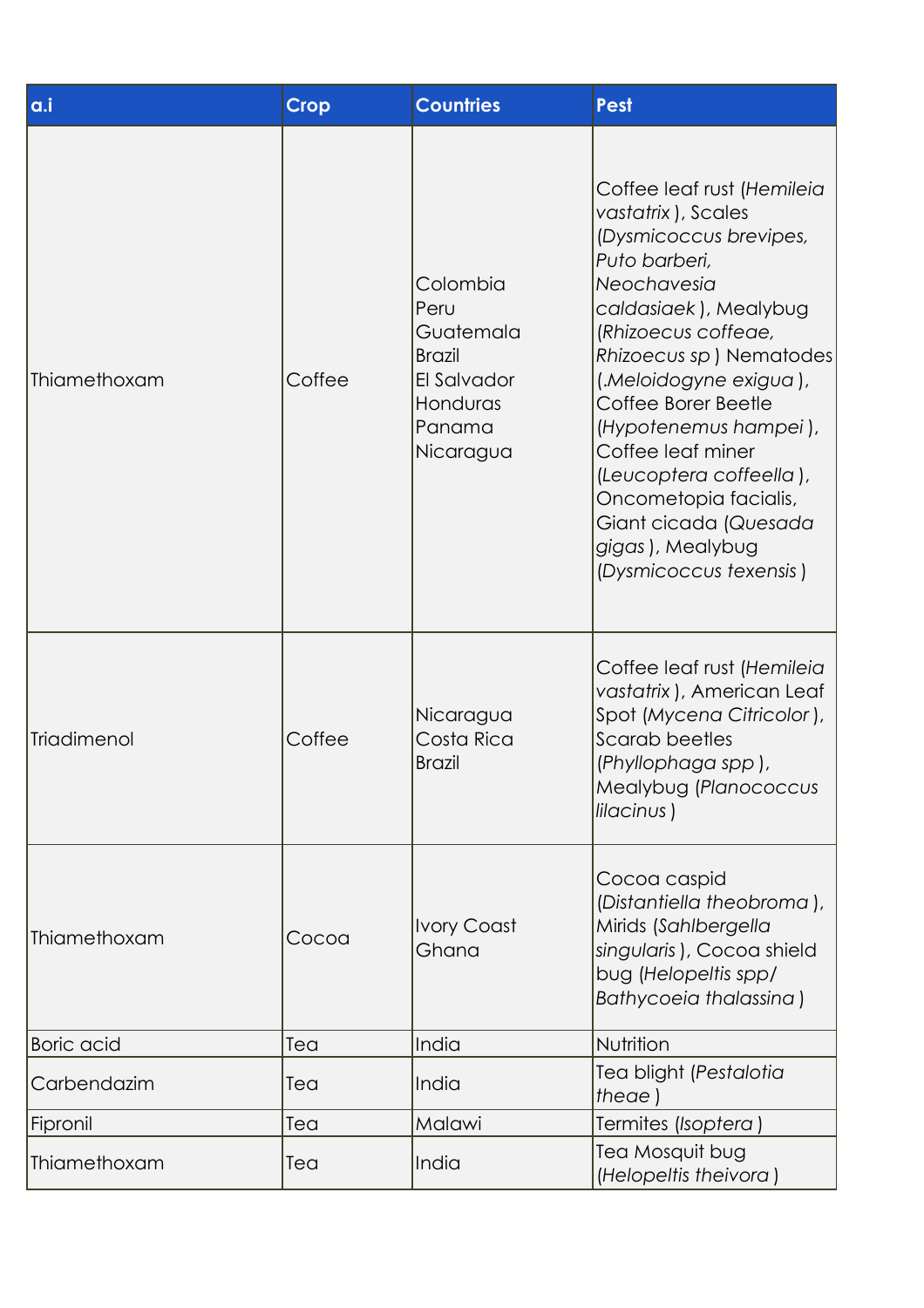| a.i            | <b>Crop</b>                | <b>Countries</b>              | <b>Pest</b>                                                                                                                                                                                                                                                                                                    |
|----------------|----------------------------|-------------------------------|----------------------------------------------------------------------------------------------------------------------------------------------------------------------------------------------------------------------------------------------------------------------------------------------------------------|
| Abamectin      | Flowers and<br>ornamentals | Colombia<br>Ecuador<br>Mexico | Carmine spider mite<br>(Tetranychus<br>cinnabarinus), Spider<br>Mite (Tetranychus<br>urticae, T. cinnabarinus)<br>Leaf miner (Liriomyza sp,<br>L. Trifolii, L. huidobrensis),<br>Nematodes<br>(Meloidogyne sp.,<br>Pratylenchus sp.,<br>Paratylenchus sp), Thrips<br>(Frankliniella sp.)                       |
| Benomyl        | Flowers and<br>ornamentals | Costa Rica                    | Noble rot fungus (Botritis<br>cinerea), Fusarium sp.                                                                                                                                                                                                                                                           |
| Brodifacoum    | Flowers and<br>ornamentals | Colombia,<br>Ecuador          | Rodents (Rattus<br>norvegicus, Rattus rattus,<br>Mus musculus)                                                                                                                                                                                                                                                 |
| Carbendazim    | Flowers and<br>ornamentals | Colombia<br>Costa Rica        | Wilt (Fusarium<br>oxysporum)                                                                                                                                                                                                                                                                                   |
| Chlorothalonil | Flowers and<br>ornamentals | Mexico<br>Ecuador<br>Colombia | Fungus (Botrytis sp,<br>Podosphaera sparsa,<br>Phragmidium<br>mucronatum,<br>Cladosporium<br>echinulatum),<br>Stemphyllium sp, Downy<br>mildew (Peronospora<br>sparsa), White rust<br>(Puccinia Oriana,<br>Puccinia horiana Henn),<br>Damping off (Pythium sp),<br>Late Bight fungus<br>(Phytoptora infestans) |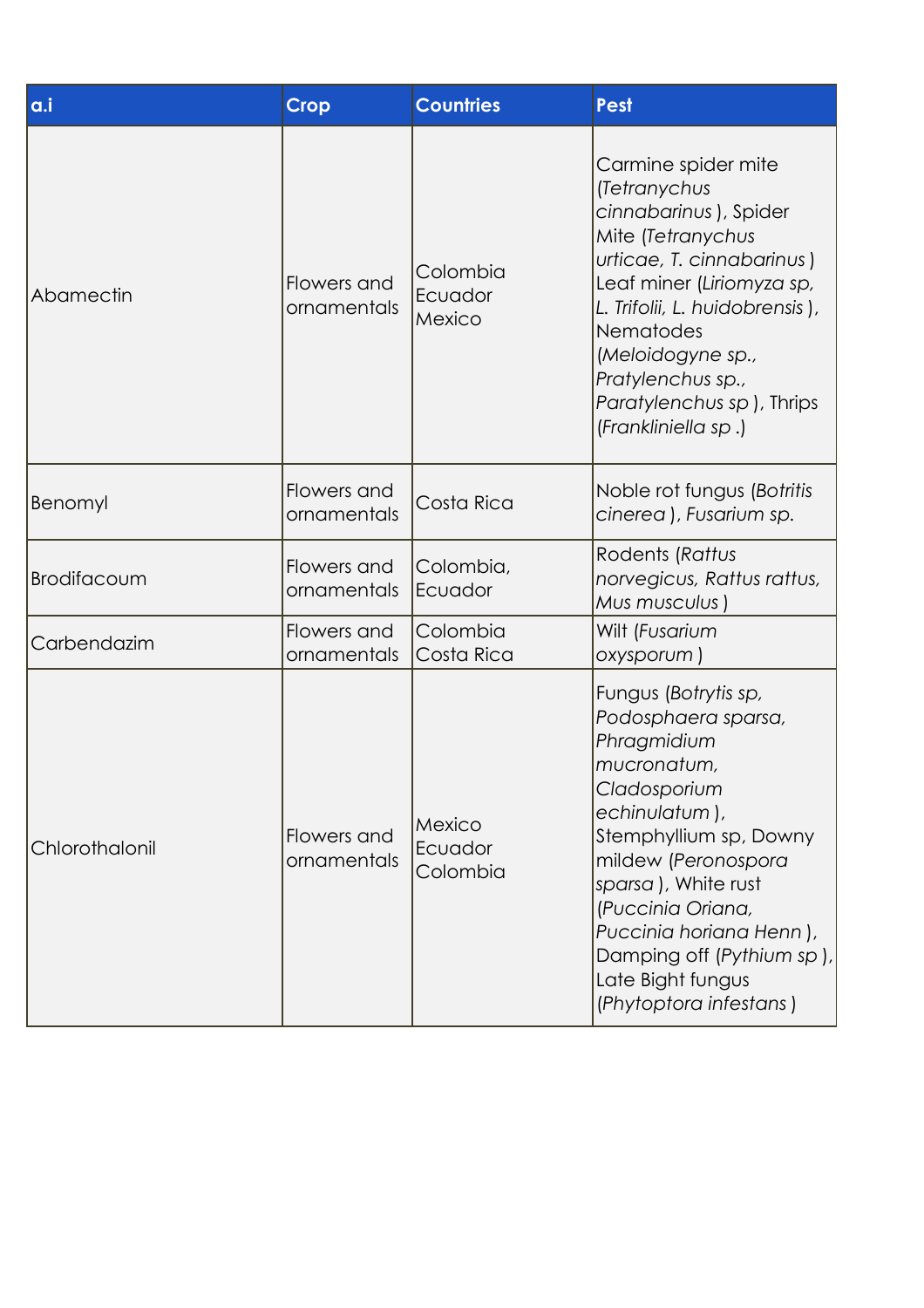| a.i                 | <b>Crop</b>                | <b>Countries</b>                            | <b>Pest</b>                                                                                                                                                                                                                                          |
|---------------------|----------------------------|---------------------------------------------|------------------------------------------------------------------------------------------------------------------------------------------------------------------------------------------------------------------------------------------------------|
| Chlorpyrifos        | Flowers and<br>ornamentals | Mexico<br>Colombia                          | Thrips (Frankliennella<br>occidentalis), Symphylan<br>(Scutigerella<br>inmaculata), Copitarsia<br>sp, Serpentine miner (L.<br>trifolii), Scarab beetle<br>(Phyllophaga sp), Dark<br>winged fungus (Sciaridae<br>sp), leaf miner (L.<br>huidobrensis) |
| Fenamiphos          | Flowers and<br>ornamentals | Mexico                                      | <b>Nematodes</b><br>(Meloidogyne sp,<br>Ditylenchus destructor)                                                                                                                                                                                      |
| Fipronil            | Flowers and<br>ornamentals | Mexico<br>Ecuador<br>Costa Rica<br>Colombia | Thrips (Frankliennella<br>occidentalis), Serpentine<br>miner (L. trifolii), Leaf<br>miner (L. huidobrensis.),<br>Copitarsia sp                                                                                                                       |
| Imidacloprid        | Flowers and<br>ornamentals | Mexico<br>Colombia<br>Ecuador<br>Costa Rica | Thrips (Frankliennella<br>occidentalis), Whitefly<br>(Trialerodes sp, Bemisia<br>tabaci), Aphid (Myzus sp,<br>Macrosiphum rosae ),<br>Symphyan (Scutigerella<br><i>immaculata</i> ), Dark<br>winged fungus (Sciaridae<br>sp)                         |
| Iprodione           | Flowers and<br>ornamentals | Colombia<br>Ecuador<br>Mexico               | Fungus (Botrytis sp,<br>Botrytis cinerea,<br>Stemphyllium sp.), Stem<br>rot (Sclerotinia sp), Wilt<br>(Fusarium oxysporum),<br>Sooty mould<br>(Capnodium sp)                                                                                         |
| Magnesium phosphide | Flowers and<br>ornamentals | Colombia                                    | Thrips (Frankliennella<br>occidentalis),                                                                                                                                                                                                             |
| Methiocarb          | Flowers and<br>ornamentals | Ecuador                                     | Thrips (Frankliennella<br>occidentalis)                                                                                                                                                                                                              |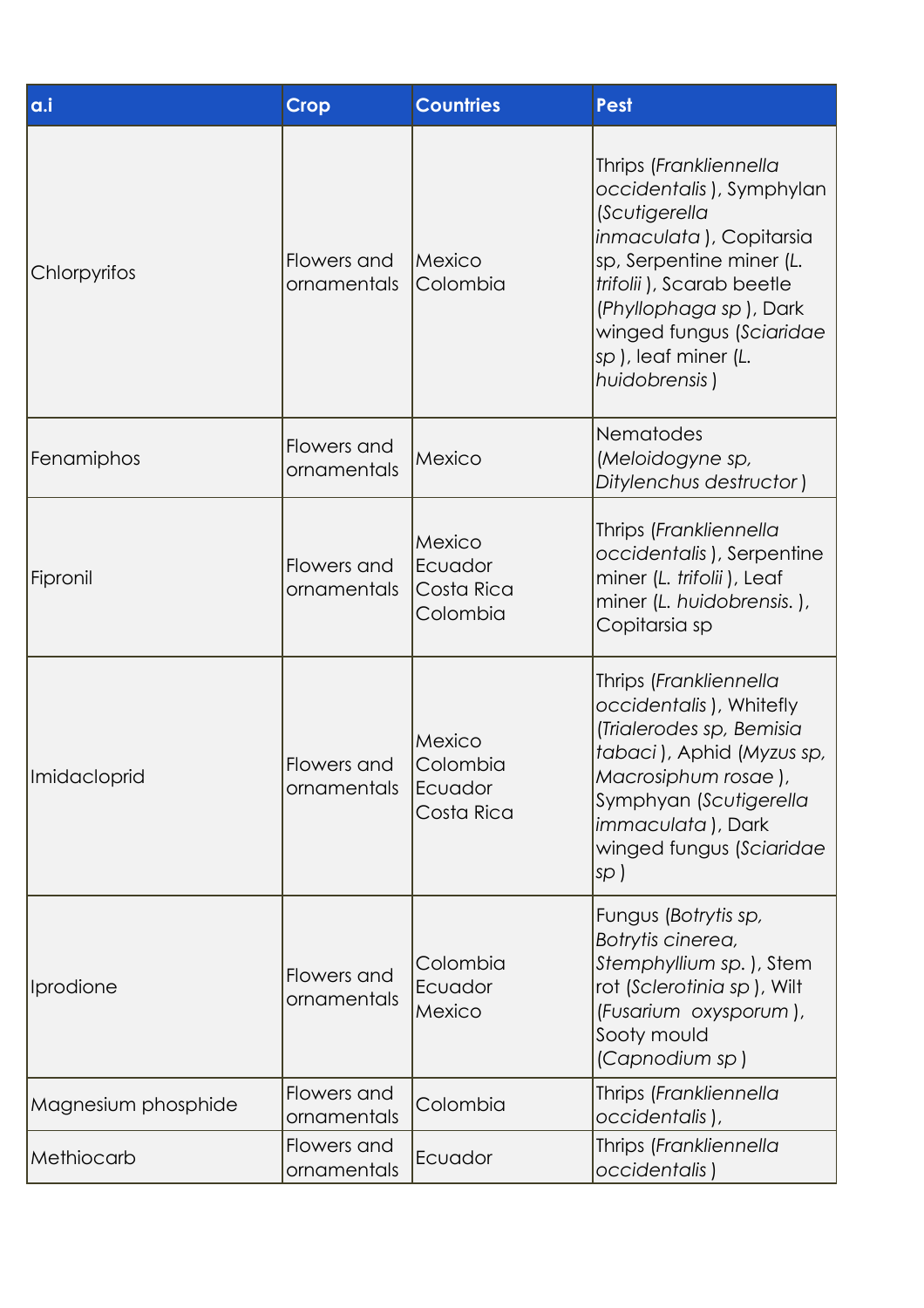| a.i           | <b>Crop</b>                | <b>Countries</b>     | <b>Pest</b>                                                                                                                                                                  |
|---------------|----------------------------|----------------------|------------------------------------------------------------------------------------------------------------------------------------------------------------------------------|
| Methomyl      | Flowers and<br>ornamentals | Colombia             | Thrips (Frankliennella<br>occidentalis, Thrips sp),<br>Aphid (Myzus sp),<br>Greenhouse whitefly<br>(Trialeurodes sp.)                                                        |
| Oxamyl        | Flowers and<br>ornamentals | Costa Rica<br>Mexico | Thrips (Frankliennella<br>occidentalis), Aphid<br>(Myzus sp), Greenhouse<br>whitefly (Trialeurodes sp.),<br>Leaf miner (Liriomiza sp)<br>Red spider mite<br>(Tetranychus sp) |
| Phosphine     | Flowers and<br>ornamentals | Colombia             | Thrips (Frankliennella<br>occidentalis),<br>Nematodes<br>(Meloidogyne sp)                                                                                                    |
| Propiconazol  | Flowers and<br>ornamentals | Mexico<br>Colombia   | Rose rust (Phragmidium<br>mucronatum), white rust<br>(Puccinia horiana),<br>Stemphyllium sp, Powdery<br>mildew (Podosphaera<br>pannosa )                                     |
| Spirodiclofen | Flowers and<br>ornamentals | Colombia             | Carmine spider mite<br>(Tetranychus<br>cinnabarinus)                                                                                                                         |
| Thiamethoxam  | Flowers and<br>ornamentals | Mexico               | Thrips (Frankliennella<br>occidentalis),<br>Aphid (Macrosiphum<br>euphorbiae, Myzus sp,<br>Myzus persicae),<br>Greenhouse whitefly<br>(Trialeurodes sp.)                     |
| Thiram        | Flowers and<br>ornamentals | Colombia             | Fungus (Botrytis sp.,<br>Alternaria sp., Itersonilia<br>sp.), stem rot (Sclerotinia<br>sp.), Stemphyllium sp.                                                                |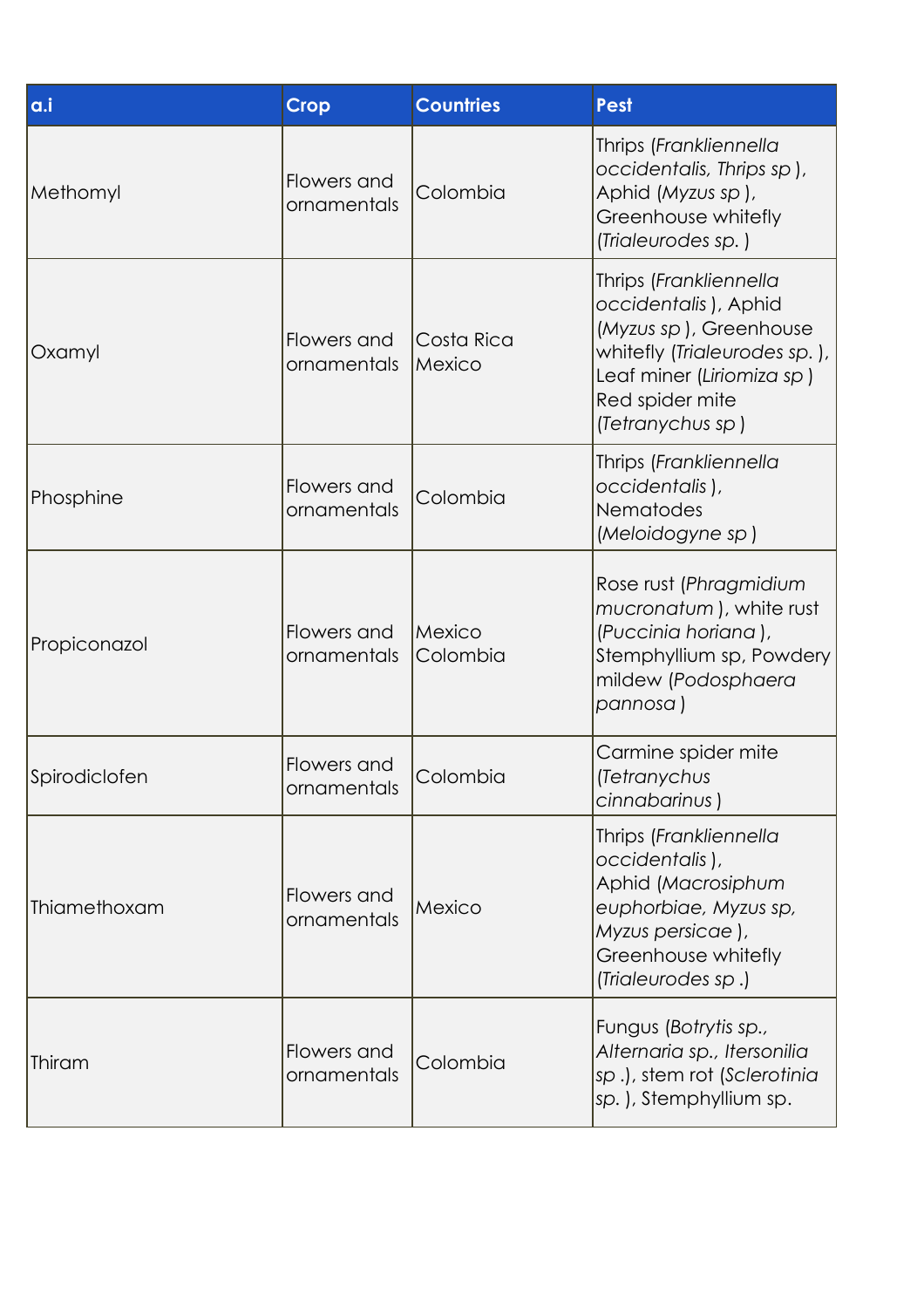| a.i           | <b>Crop</b>                | <b>Countries</b> | <b>Pest</b>                                                                                                                                                                                                                                                                              |
|---------------|----------------------------|------------------|------------------------------------------------------------------------------------------------------------------------------------------------------------------------------------------------------------------------------------------------------------------------------------------|
| Triadimenol   | Flowers and<br>ornamentals | Colombia         | Fungus (Botrytis sp.),<br>Powdery mildew<br>(Podosphaera pannosa),<br>Rose rust (Phragmidium<br>mucronatum),<br>Stemphyllium sp.                                                                                                                                                         |
| Fipronil      | <b>Blue Gum</b>            | Malawi           | Termite (Isoptera)                                                                                                                                                                                                                                                                       |
| Abamectin     | Cherry                     | Chile            | European red spider mite<br>(Panonychus ulmi), Red<br>spidere mite (Tetanichus<br>urticae), Brown mite<br>(Bryobia rubrioculus),<br>Thrips (Frankliniella<br>occidentalis), Blister mite<br>(Eriophyes erineus),<br>Acatus comutus, chilean<br>false red mite<br>(Brevipalpus chilensis) |
| Spirodiclofen | Cherry                     | Chile            | Red mite (Oligonychus<br>yothersi), Red spidere<br>mite (Tetanichus urticae),<br>European red spider mite<br>(Panonychus ulmi), False<br>red mite (Brevipalpus<br>chilensis), Red mite<br>(Panonychus citri), Brown<br>mite (Bryobia rubrioculus)                                        |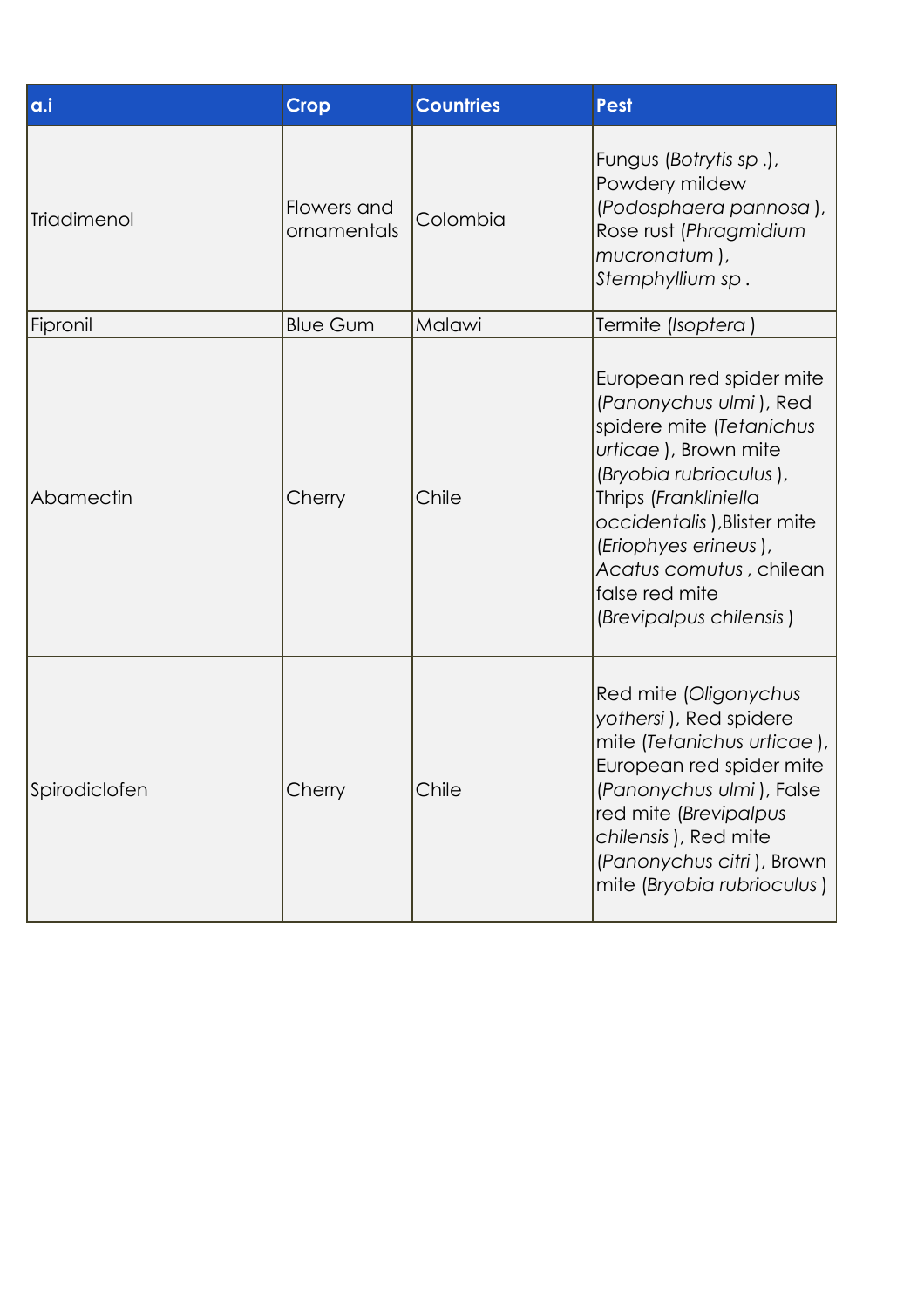| a.i               | <b>Crop</b> | <b>Countries</b>       | <b>Pest</b>                                                                                                                                                                                                                                                                                                                                                                                    |
|-------------------|-------------|------------------------|------------------------------------------------------------------------------------------------------------------------------------------------------------------------------------------------------------------------------------------------------------------------------------------------------------------------------------------------------------------------------------------------|
| Abamectin         | Citrus      | Chile<br><b>Brazil</b> | Red spider mite<br>(Tetanichus urticae),<br>Red mite (Oligonychus<br>yothersi), Citrus red mite<br>(Panonychus citri),<br>Chilean false red mite<br>(Brevipalpus chilensis),<br>citrus silver mite<br>(Polyphagotarsonemus<br>latus), Blister mite<br>(Eriophyes erineus), Citrus<br>bud mite (Aceria<br>sheldoni, Eryophis<br>sheldoni), Black tea thrips<br>(Heliothrips<br>haemorrhoidalis) |
| Beta-cyfluthrin   | Citrus      | <b>Brazil</b>          | Asian citrus psyllid<br>(Diaphorina citri)                                                                                                                                                                                                                                                                                                                                                     |
| <b>Boric</b> acid | Citrus      | <b>Brazil</b>          | Nutrition                                                                                                                                                                                                                                                                                                                                                                                      |
| Fipronil          | Citrus      | <b>Brazil</b>          | Leaf cutting ants<br>(Acromyrmex ambiguus/<br>Acromyrmex crassispinus<br>/ Acromyrmex heyeri/<br>Acromyrmex landolti/<br>Acromyrmex<br>subterraneus<br>subterraneus/ Atta<br>laevigata/ Atta sexdens<br>rubropilosa) Atta spp.                                                                                                                                                                 |
| Flumioxazin       | Citrus      | <b>Brazil</b>          | Weeds (Amaranthus<br>hybridus), Weeds<br>(Ipomoea grandifolia,<br>Sida rhombifolia, Bidens<br>pilosa, Commelina<br>benghalensis, Euphorbia<br>heterophylla, Portulaca<br>oleracea)                                                                                                                                                                                                             |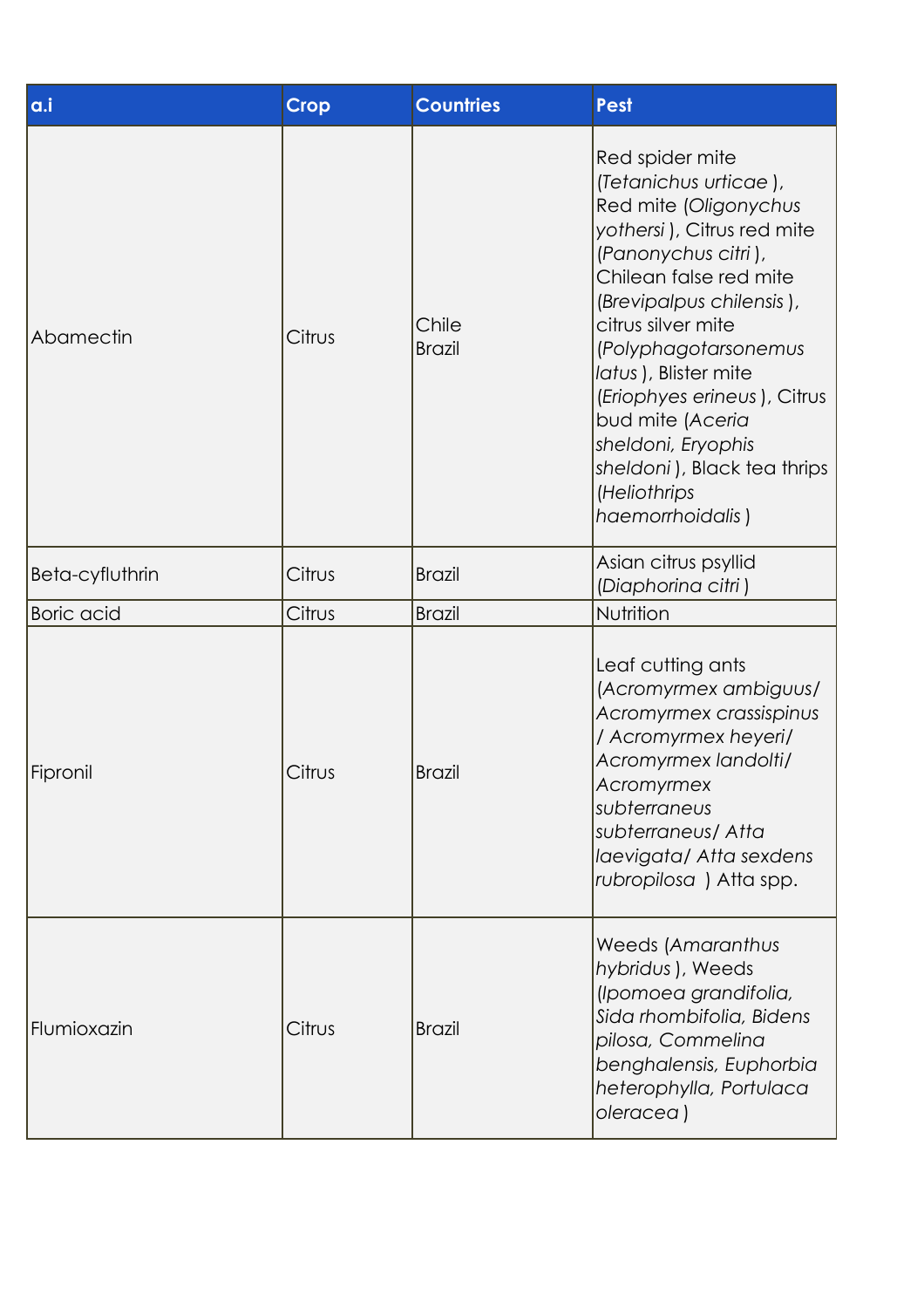| a.i                  | <b>Crop</b> | <b>Countries</b>           | <b>Pest</b>                                                                                                                                                                                                                                                                                                                                                                                                                |
|----------------------|-------------|----------------------------|----------------------------------------------------------------------------------------------------------------------------------------------------------------------------------------------------------------------------------------------------------------------------------------------------------------------------------------------------------------------------------------------------------------------------|
| Formetanate          | Citrus      | <b>Brazil</b>              | Citrus rust mite<br>(Phyllocoptruta oleivora),<br>Asian citrus psyllid<br>(Diaphorina citri)                                                                                                                                                                                                                                                                                                                               |
| Glufosinate-ammonium | Citrus      | <b>Brazil</b>              | Sourgrass (Digitaria<br>insularis)                                                                                                                                                                                                                                                                                                                                                                                         |
| Imidacloprid         | Citrus      | Sri Lanka<br><b>Brazil</b> | Aphid (Aphidoidea),<br>Asian citrus psyllid<br>(Diaphorina citri), Citrus<br>leafminer (Phyllocnistis<br>citrella), Oncometopia<br>facialis, Brown citrus<br>aphid (Toxoptera<br>citricida), Croton bug<br>(Orthezia praelonga),<br>Citrus blackfly<br>(Aleurocanthus woglumi),<br>West indian red scale<br>(Selenaspidus<br>articulatus), citrus leaf<br>mines (Phyllocnistis<br>citrella), Scale (Parlatoria<br>cinérea) |
| Spirodiclofen        | Citrus      | Chile<br><b>Brazil</b>     | Red mite (Oligonychus<br>yothersi), Red spider<br>(Tetanichus urticae),<br>European red spider mite<br>(Panonychus ulmi),<br>Chilean false red mite<br>(Brevipalpus chilensis),<br>Brown mite (Bryobia<br>rubrioculus), Citrus red<br>mite (Panonychus citri),<br>false spider (Brevipalpus<br>yothersi), Citrus rust mite<br>(Phyllocoptruta oleivora),                                                                   |
| Sulfluramid          | Citrus      | <b>Brazil</b>              | Leaf cutting ants (Atta<br>spp, Acromyrmex spp)                                                                                                                                                                                                                                                                                                                                                                            |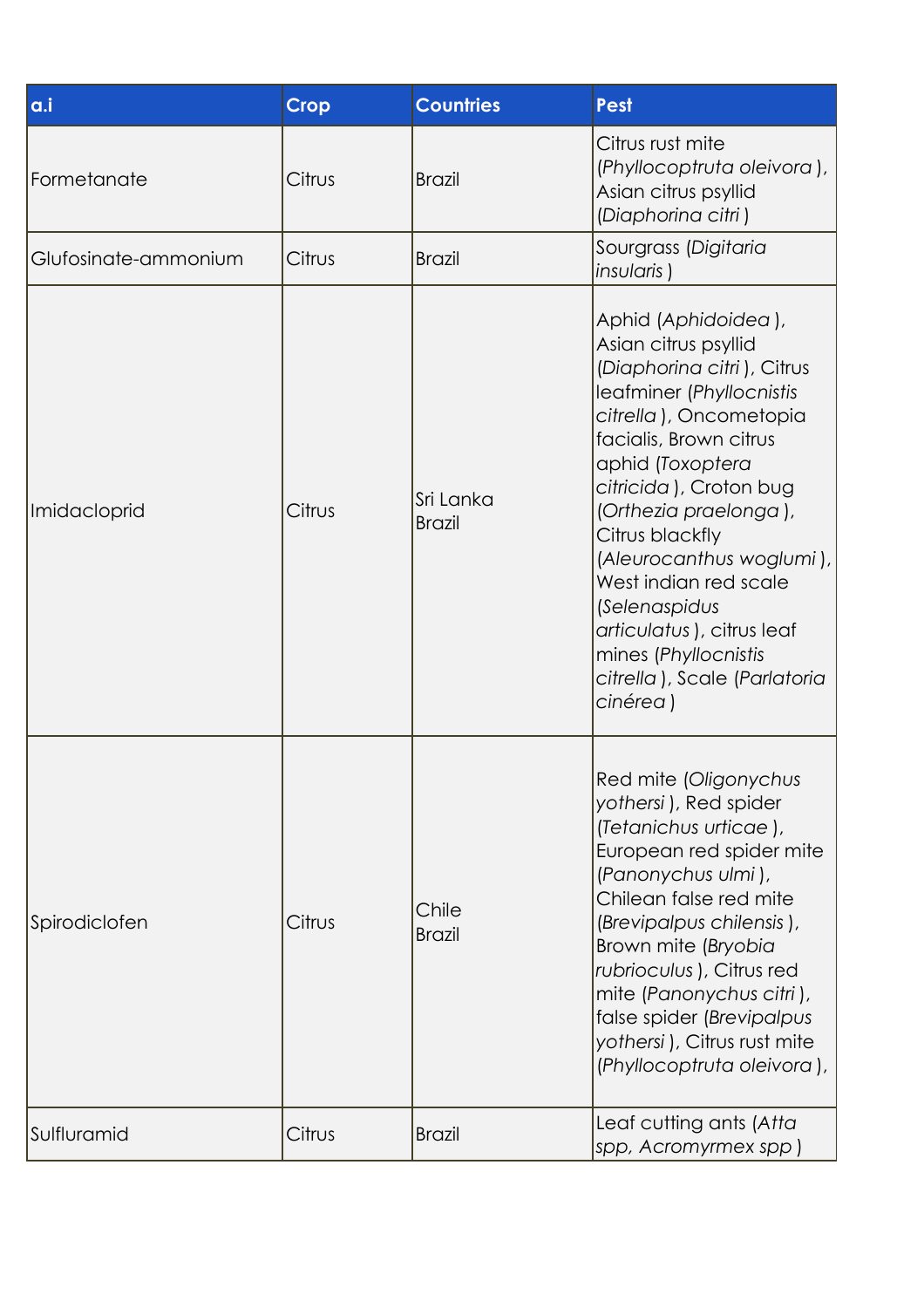| a.i               | <b>Crop</b> | <b>Countries</b>        | <b>Pest</b>                                                                                                                                                                                                                                                                                                                                                                  |
|-------------------|-------------|-------------------------|------------------------------------------------------------------------------------------------------------------------------------------------------------------------------------------------------------------------------------------------------------------------------------------------------------------------------------------------------------------------------|
| Thiamethoxam      | Citrus      | <b>Brazil</b>           | Asian citrus psyllid<br>(Diaphorina citri), Citrus<br>leafminer (Phyllocnistis<br>citrella), Croton bug<br>(Orthezia praelonga),<br>Oncometopia facialis,<br>Tropical grey chaff scale<br>(Parlatoria cinerea),<br>West indian red scale<br>(Selenaspidus<br>articulatus), Brown citrus<br>aphid (Toxoptera<br>citricida), Citrus blackfly<br>(Aleurocanthus woglumi)        |
| Zeta-Cypermethrin | Citrus      | <b>Brazil</b>           | Asian citrus psyllid<br>(Diaphorina citri), Moth<br>(Ecdytolopha<br>aurantiana)                                                                                                                                                                                                                                                                                              |
| Abamectin         | Avocado     | Chile<br>Peru<br>Mexico | Avocado red mite<br>(Oligonychus yothersi),<br><b>Black Thrips (Heliothrips</b><br>haemorrhoidalis), Chilean<br>false red mite<br>(Brevipalpus chilensis),<br>Avocado brown mite<br>(Oligonychus punicae),<br>Citrus red mite<br>(Panonychus citri), Red<br>spider (Tetanichus<br>urticae), Bud mite<br>(Eriophes sheldoni), Broad<br>mite<br>(Poliphagotarsonemus<br>latus) |
| Beta-cyfluthrin   | Avocado     | South Africa            | Coconut bug<br>(Pseudotheraptus wayi),<br>broken back bug<br>(Tayloritygus sp.)                                                                                                                                                                                                                                                                                              |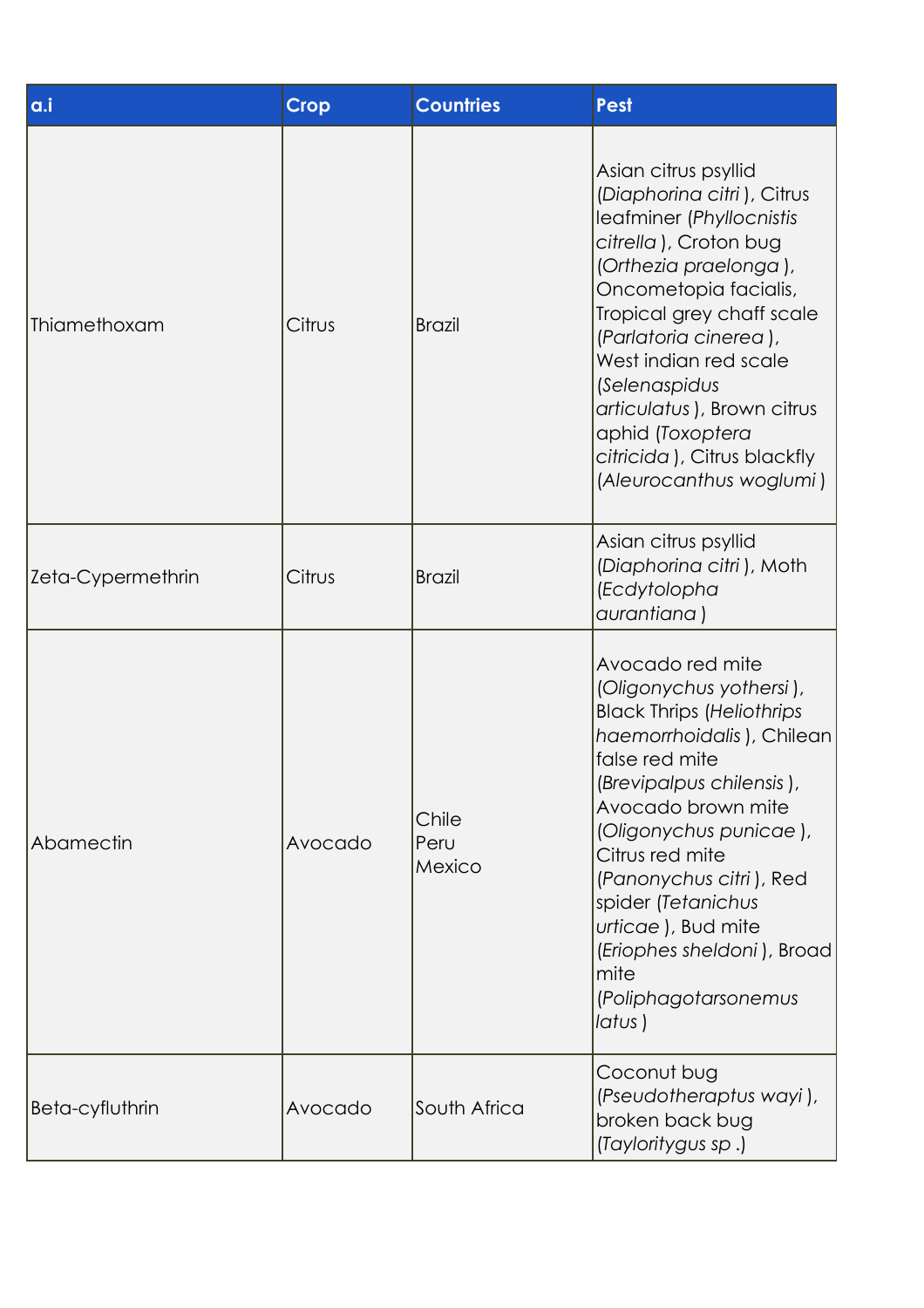| a.i                  | <b>Crop</b> | <b>Countries</b>         | <b>Pest</b>                                                                                                                                                                                                                                                                                                                                             |
|----------------------|-------------|--------------------------|---------------------------------------------------------------------------------------------------------------------------------------------------------------------------------------------------------------------------------------------------------------------------------------------------------------------------------------------------------|
| Brodifacoum          | Avocado     | Chile                    | Colilargo rat<br>(Oligoryzomys<br>longicaudatus)                                                                                                                                                                                                                                                                                                        |
| Glufosinate-ammonium | Avocado     | Colombia<br>South Africa | Weeds (Gnaphallum<br>spp., Bidens<br>Pilosa, Galinsoga cillat,<br>Portulaca oleraceae,<br>Eleusine indica, Emilia<br>sonchifolia,<br>Chamaessyce hirta, Sida<br>rhombifolia,<br>Starchytarpeta sp.,<br>Merremia quinquefolia.)                                                                                                                          |
| Imidacloprid         | Avocado     | Colombia                 | Thrips (Frankiniella spp.)                                                                                                                                                                                                                                                                                                                              |
| Paraquat dichloride  | Avocado     | South Africa<br>Peru     | Red spinach<br>(Amaranthus dubius)                                                                                                                                                                                                                                                                                                                      |
| Spirodiclofen        | Avocado     | Chile                    | Avocado red mite<br>(Oligonychus yothersi),<br>Red spider (Tetanichus<br>urticae), Citrus red mite<br>(Panonychus citri),<br>European red spider mite<br>(Panonychus ulmi),<br>Chilean false red mite<br>(Brevipalpus chilensis),<br>Brown mite (Bryobia<br>rubrioculus), Broad mite<br>(Polyphagotarsonemus<br>latus), bud mite (Eryophis<br>sheldoni) |
| Thiamethoxam         | Avocado     | Chile<br>Peru            | Mealybug<br>(Pseudococcus<br>calceolariae), Long<br>tailed mealybug<br><i>(Pseudococcus</i><br>longispinus), Black scale<br>(Saissetia oleae), Black<br>thrips (Heliothrips<br>haemorrhoidali),<br>Avocado scale (Fiorinia<br>fioriniae)                                                                                                                |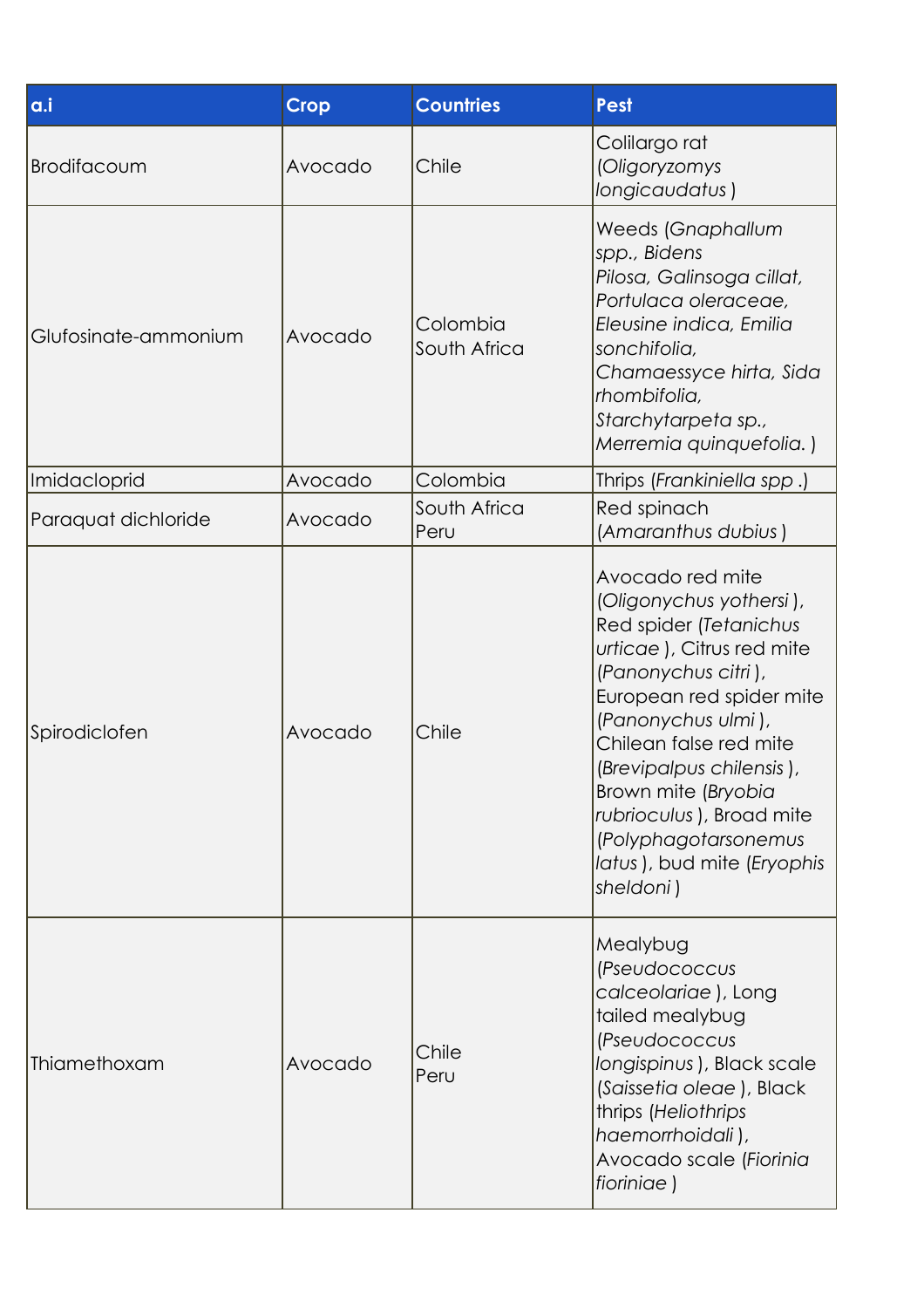| a.i                  | <b>Crop</b> | <b>Countries</b> | <b>Pest</b>                                                                                                                |
|----------------------|-------------|------------------|----------------------------------------------------------------------------------------------------------------------------|
| Abamectin            | Grapes      | Chile            | Chilean false red mite<br>(Brevipalpus chilensis)                                                                          |
| Glufosinate-ammonium | Grapes      | Ecuador          | Weeds                                                                                                                      |
| Spirodiclofen        | Grapes      | Chile            | Chilean false red mite<br>(Brevipalpus chilensis)                                                                          |
| Abamectin            | Macadamia   | Malawi           | Red spider mite<br>(Tetranychus urticae)                                                                                   |
| Chlorpyrifos         | Macadamia   | Malawi           | Mealybug<br>(Pseudococcidae)                                                                                               |
| Fipronil             | Macadamia   | Malawi           | Termites (Isoptera)                                                                                                        |
| Imidacloprid         | Macadamia   | Malawi           | Kog seedworm or nut<br>borer (Cryptophlebia<br>illepida), Stink bug<br>(Pentatomidae)                                      |
| <b>Boric</b> acid    | <b>Rice</b> | Costa Rica       | Nutrition                                                                                                                  |
| Chlorothalonil       | <b>Rice</b> | Costa Rica       | Brown spot<br>(Helminthosporium<br>oryzae )                                                                                |
| Imidacloprid         | <b>Rice</b> | Costa Rica       | Stink bug (Oebalus sp)                                                                                                     |
| Terbufos             | <b>Rice</b> | Costa Rica       | Nematodes<br>(Meloidogyne sp.,<br>Pratylenchus sp.,<br>Ditylenchus sp.,<br>Radopholus similis),<br>weevils (urculionoidea) |
| Thiamethoxam         | Rice        | Costa Rica       | Stink bug (Oebalus sp)                                                                                                     |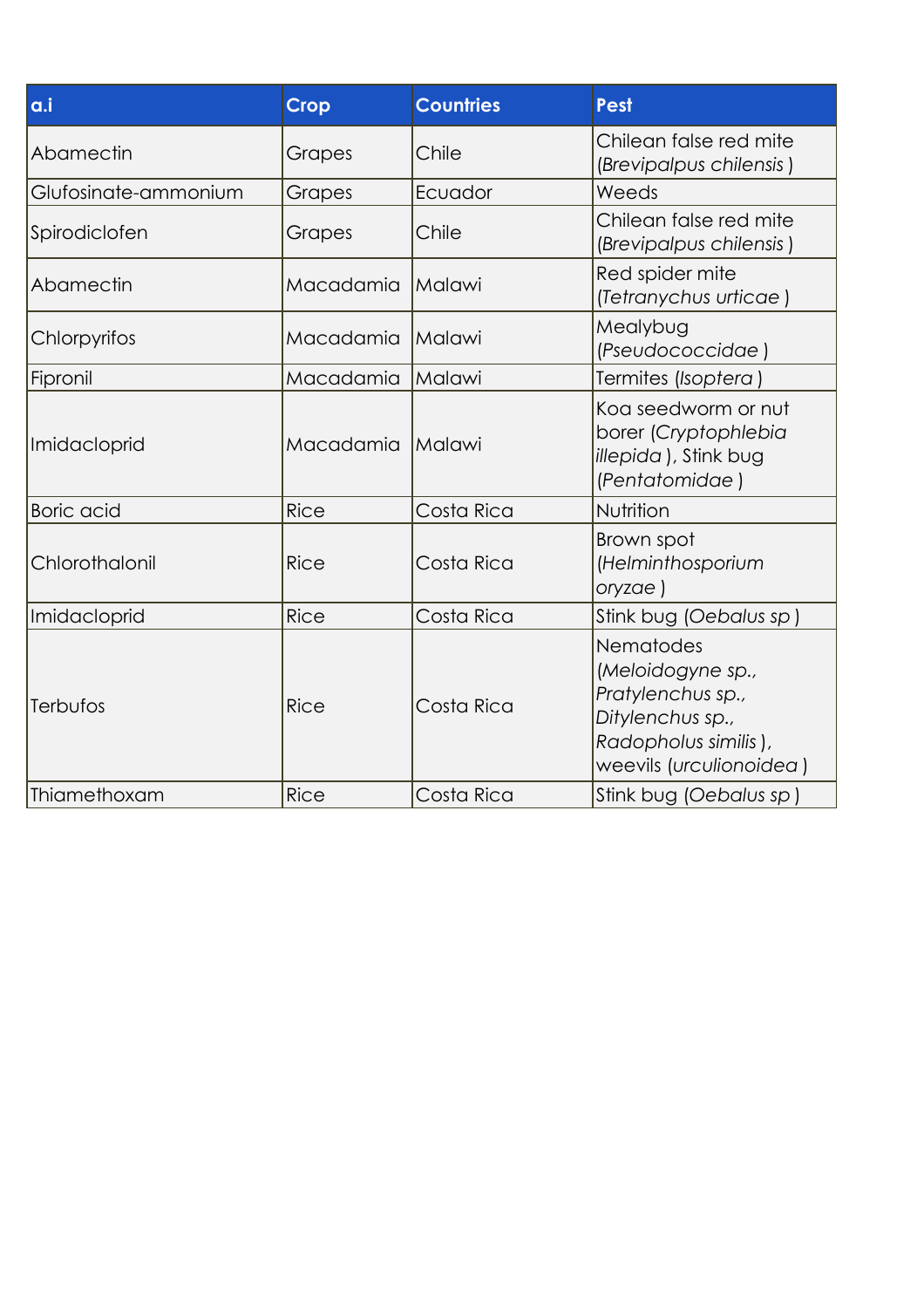| a.i                 | <b>Crop</b> | <b>Countries</b> | <b>Pest</b>                                                                                                                                                                                                                                                                                                                                                                                                                                                                                                                                                                                                                                                                           |
|---------------------|-------------|------------------|---------------------------------------------------------------------------------------------------------------------------------------------------------------------------------------------------------------------------------------------------------------------------------------------------------------------------------------------------------------------------------------------------------------------------------------------------------------------------------------------------------------------------------------------------------------------------------------------------------------------------------------------------------------------------------------|
| Abamectin           | Strawberry  | Chile            | <b>Red spider mite</b><br>(Tetranychus urticae),<br>Aphid (Chaetosiphon<br>fragaefoli, Chaetosiphon<br>thomasi, Myzus persicae,<br>Macrosiphum<br>euphorbiae, Aphis<br>gossypii), Thrips<br>(Frankliniella occidentalis,<br>Thrips tabaci, Frankliniella<br>australis), Raspberry<br>weevil (Aegorhinus<br>superciliosus, Aegorhinus<br>phaleratus), black vine<br>weevil (Otiorhynchus<br>sulcatus, Otiorhynchus<br>rugosostriatus), Fruit tree<br>weevil (Naupactus<br>xanthographus), weevil<br>(Graphognathus<br>leucoloma), Beetle<br>(Naupactus cervinus,<br>Sericoides viridis,<br>Phytholaema herrmanni),<br>Sericoides convexa,<br>Sericoides spp, White<br>aruh IHvlamornha |
| Benomyl             | Mango       | Costa Rica       | Scab (Cladosporium<br>carpophilum)                                                                                                                                                                                                                                                                                                                                                                                                                                                                                                                                                                                                                                                    |
| <b>Boric</b> acid   | Mango       | Costa Rica       | Nutrition                                                                                                                                                                                                                                                                                                                                                                                                                                                                                                                                                                                                                                                                             |
| Brodifacoum         | Mango       | Costa Rica       | Rodents (Rattus rattus,<br>Rattus norvegicus,<br>Sigmodon hispidus,<br>Peromyscus sp)                                                                                                                                                                                                                                                                                                                                                                                                                                                                                                                                                                                                 |
| <b>Bromadiolone</b> | Mango       | Costa Rica       | Rodents (Rattus rattus,<br>Rattus norvegicus,<br>Sigmodon hispidus,<br>Peromyscus sp)                                                                                                                                                                                                                                                                                                                                                                                                                                                                                                                                                                                                 |
| <b>Bromethalin</b>  | Mango       | Costa Rica       | Rodents (Rattus rattus,<br>Rattus norvegicus,<br>Sigmodon hispidus,<br>Peromyscus sp)                                                                                                                                                                                                                                                                                                                                                                                                                                                                                                                                                                                                 |
| Chlorothalonil      | Mango       | Costa Rica       | Anthracnose<br>(Colletotrichum<br>gloeosporioides)                                                                                                                                                                                                                                                                                                                                                                                                                                                                                                                                                                                                                                    |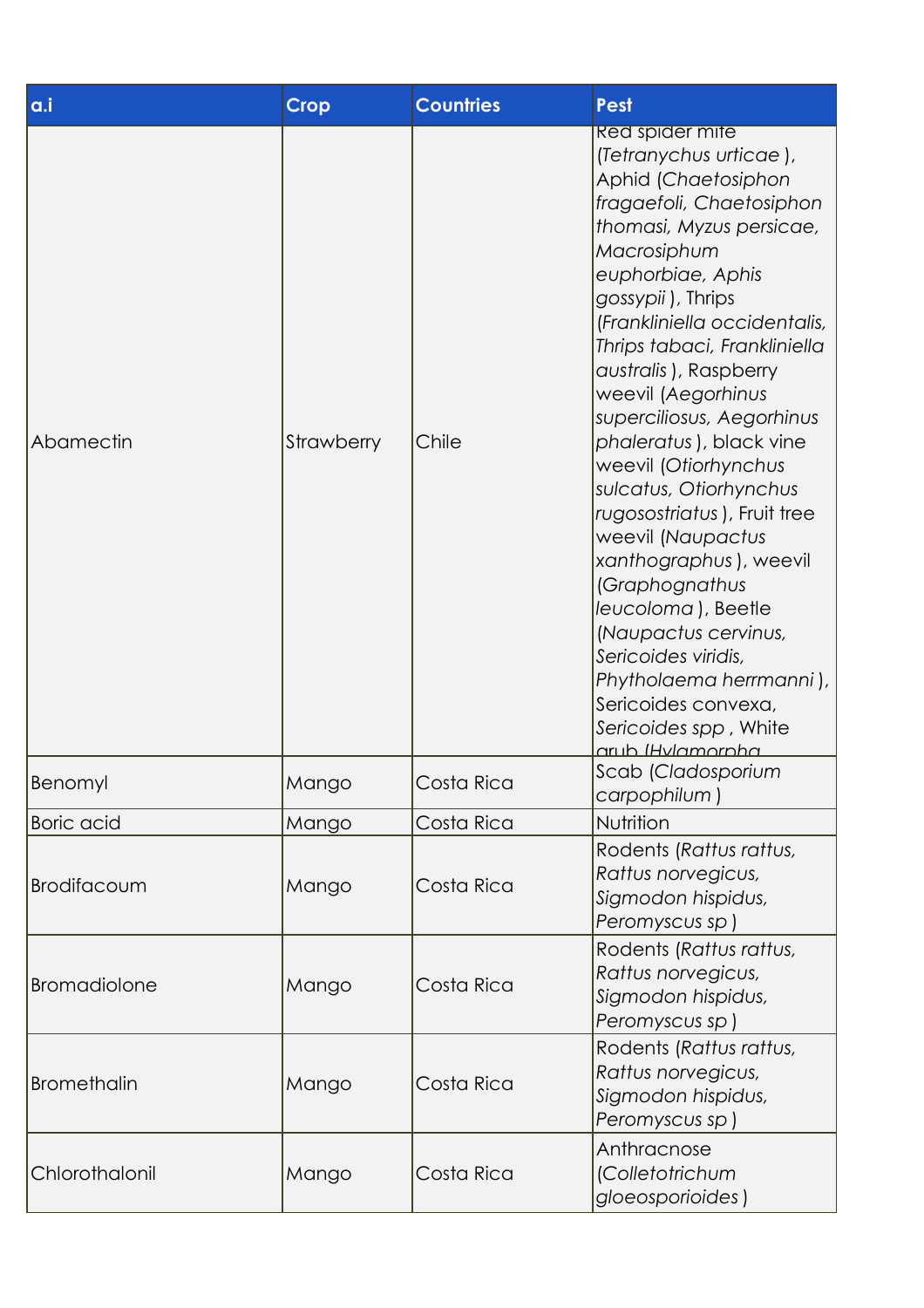| a.i                 | <b>Crop</b> | <b>Countries</b> | <b>Pest</b>                                                                           |
|---------------------|-------------|------------------|---------------------------------------------------------------------------------------|
| Chlorophacinone     | Mango       | Costa Rica       | Rodents (Rattus rattus,<br>Rattus norvegicus,<br>Sigmodon hispidus,<br>Peromyscus sp) |
| Coumatetralyl       | Mango       | Costa Rica       | Rodents (Rattus rattus,<br>Rattus norvegicus,<br>Sigmodon hispidus,<br>Peromyscus sp) |
| Cyproconazole       | Mango       | Peru             | Powdery mildew (Oidium<br>manguiferae)                                                |
| <b>Difethialone</b> | Mango       | Costa Rica       | Rodents (Rattus rattus,<br>Rattus norvegicus,<br>Sigmodon hispidus,<br>Peromyscus sp) |
| Strychnine          | Mango       | Costa Rica       | Rodents (Rattus rattus,<br>Rattus norvegicus,<br>Sigmodon hispidus,<br>Peromyscus sp) |
| Fipronil            | Mango       | Peru             | Redbanded thrips<br>(Selenothrips<br>rubrocinctus)                                    |
| Flocoumafen         | Mango       | Costa Rica       | Rodents (Rattus rattus,<br>Rattus norvegicus,<br>Sigmodon hispidus,<br>Peromyscus sp) |
| Imidacloprid        | Mango       | Peru             | Pyriform scale<br>(Protopulvinaria<br>pyriformis)                                     |
| Triadimenol         | Mango       | Peru             | Powdery mildew (Oidium<br>manguiferae)                                                |
| Warfarin            | Mango       | Costa Rica       | Rodents (Rattus rattus,<br>Rattus norvegicus,<br>Sigmodon hispidus,<br>Peromyscus sp) |
| Zinc phosphide      | Mango       | Costa Rica       | Rodents (Rattus rattus,<br>Rattus norvegicus,<br>Sigmodon hispidus,<br>Peromyscus sp) |
| <b>Bromadiolone</b> | Oil Palm    | Mexico           | Rodents (Rattus<br>norvegicus)                                                        |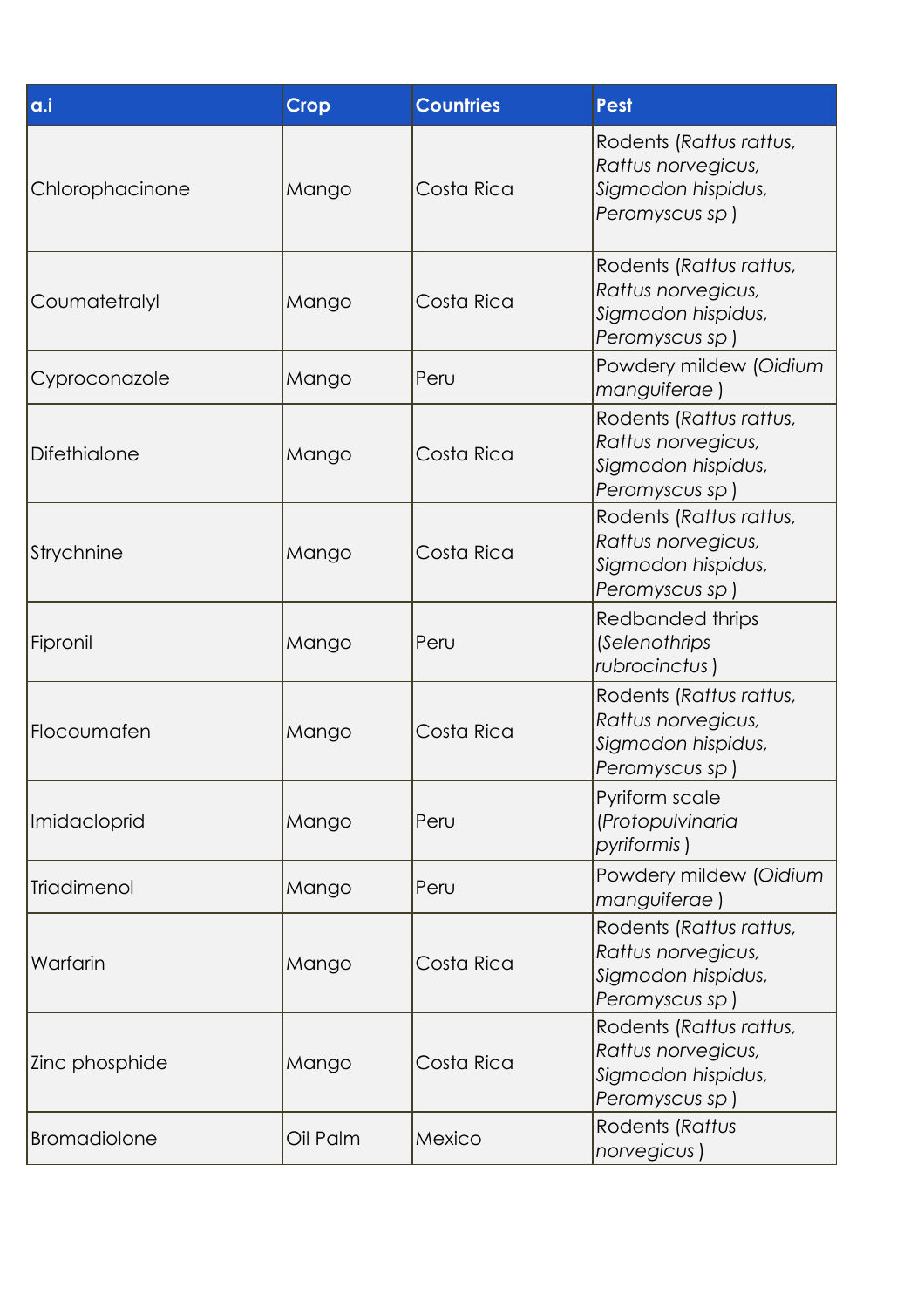| a.i            | <b>Crop</b> | <b>Countries</b> | <b>Pest</b>                                                                                                                                                                                                                                                                                                                                                                                                                                                                                                                                                                                                                                                                             |
|----------------|-------------|------------------|-----------------------------------------------------------------------------------------------------------------------------------------------------------------------------------------------------------------------------------------------------------------------------------------------------------------------------------------------------------------------------------------------------------------------------------------------------------------------------------------------------------------------------------------------------------------------------------------------------------------------------------------------------------------------------------------|
| Fipronil       | Oil Palm    | Mexico           | South american palm<br>weevil (Rhynchorus<br>palmarum L.)                                                                                                                                                                                                                                                                                                                                                                                                                                                                                                                                                                                                                               |
| Chlorothalonil | Potato      | Chile            | Early blight (Alternaria<br>solani), Late blight<br>(Phytophthora infestans<br>A1), Noble rot fungus<br>(Botrytis cinerea),<br>Anthracnose<br>(Colletotrichum<br>gloesporioides)                                                                                                                                                                                                                                                                                                                                                                                                                                                                                                        |
| Thiamethoxam   | Potato      | Chile            | Pea aphia<br>(Acyrthosiphon spp),<br><b>Black bean aphid (Aphis</b><br>fabae), Cotton aphid<br>(Aphis gossypii), glass-<br>house potato aphid<br>(Aulacorthum solani),<br>Potato aphid<br>(Macrosiphum solanifolii),<br>green peach aphid<br>(Myzus persicae), grain<br>aphid (Ropalosiphum<br>padi), green leafhopper<br>(Empoasca curveola),<br><b>Black and red froghopper</b><br>(Cercopis viridis),<br>Whitefringed beetle<br>(Naupactus spp), Fuller's<br>rose beetle (Pantomorus<br>spp), Black cutworm<br>(Agrotis spp), Moth<br>(Copitarsia spp), bud<br>borer (Epinotia<br>aporema), Moth (Feltia<br>malefida), corn earworm<br>(Heliothis zea), Tabaco<br>horn worm IManduca |
| Imidacloprid   | Peppers     | Mexico           | Sweet potato whitefly<br>(Bemisiatabaci,<br>Bemisiaargentifolii),<br><b>Tomato Psyllid</b><br>(Bactericeracockerelli)                                                                                                                                                                                                                                                                                                                                                                                                                                                                                                                                                                   |